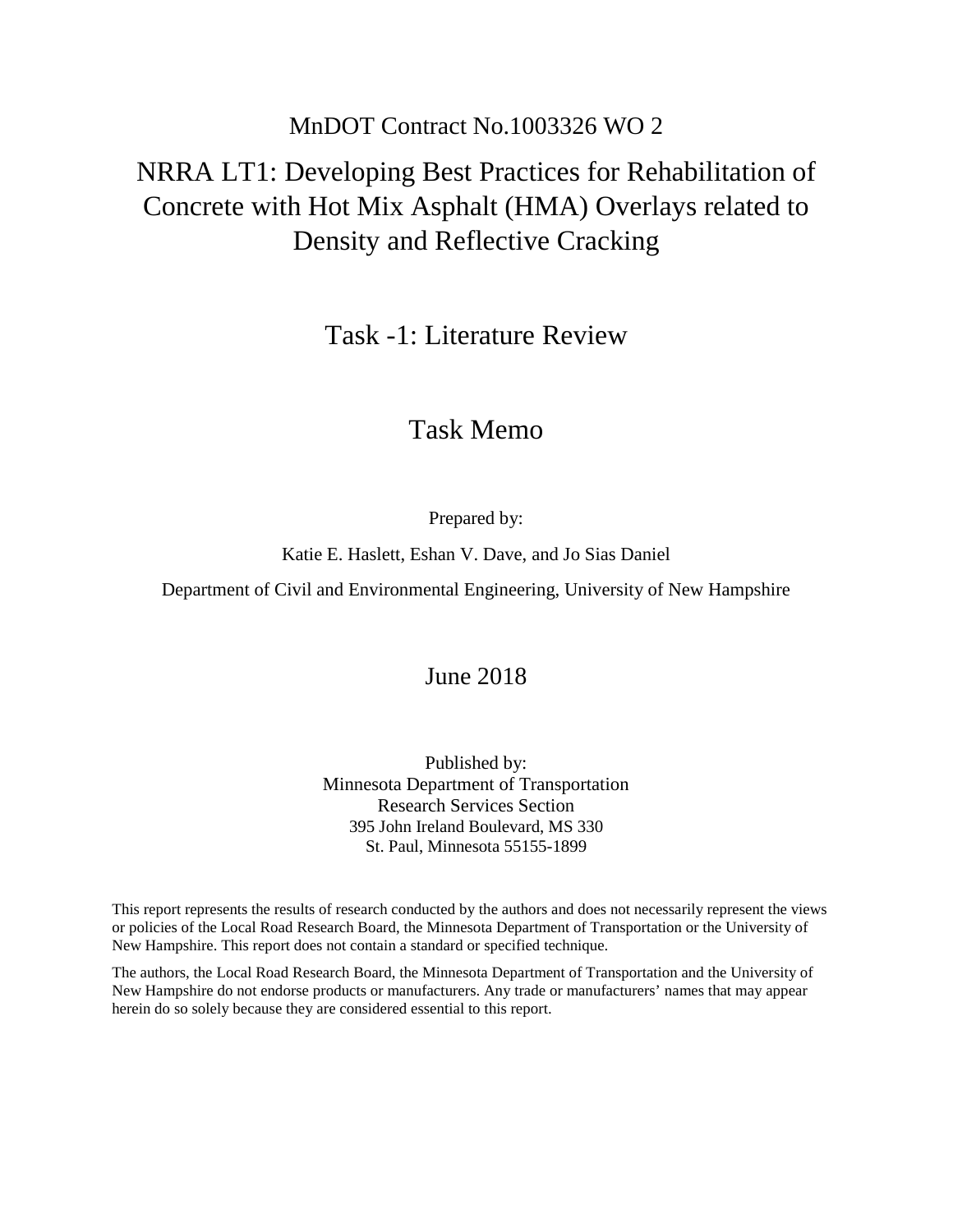## **Table of Contents**

| 1. |                                                                       |  |
|----|-----------------------------------------------------------------------|--|
| 2. |                                                                       |  |
|    |                                                                       |  |
|    |                                                                       |  |
| 3. |                                                                       |  |
|    | 3.1 Simplified Viscoelastic Continuum Damage (S-VECD) Fatigue Test 11 |  |
|    |                                                                       |  |
|    |                                                                       |  |
| 4. |                                                                       |  |
|    |                                                                       |  |
|    |                                                                       |  |
| 5. |                                                                       |  |
| 6. |                                                                       |  |
| 7. |                                                                       |  |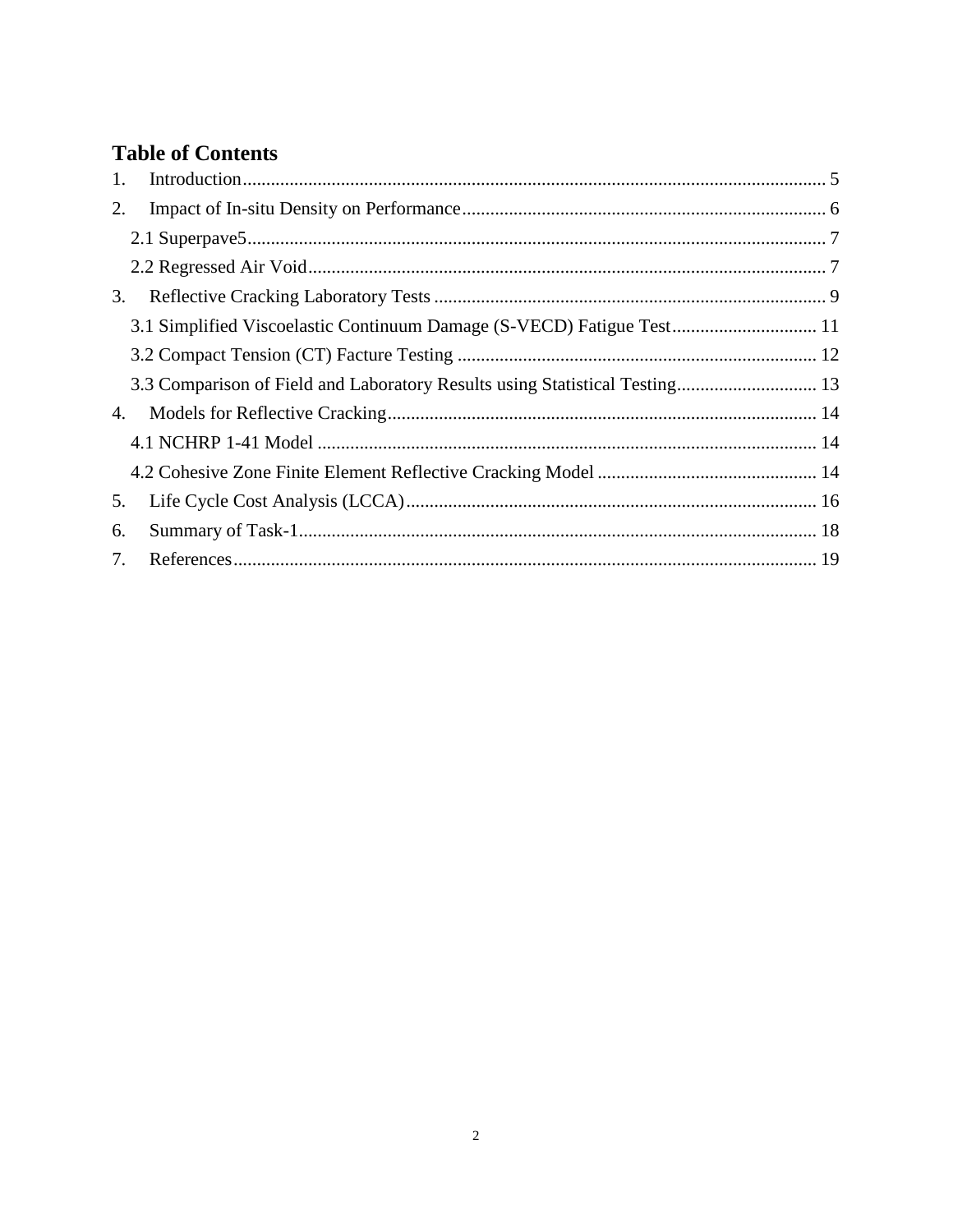# **List of Tables**

| Table 1: Planned laboratory tests and designated organization performing test on mixtures.                                                                                                                                                                                                                                                                                                                                                                                                        |  |
|---------------------------------------------------------------------------------------------------------------------------------------------------------------------------------------------------------------------------------------------------------------------------------------------------------------------------------------------------------------------------------------------------------------------------------------------------------------------------------------------------|--|
| $\begin{minipage}{0.9\linewidth} \begin{tabular}{l} \hline \multicolumn{3}{l}{} & \multicolumn{3}{l}{} & \multicolumn{3}{l}{} \\ \hline \multicolumn{3}{l}{} & \multicolumn{3}{l}{} & \multicolumn{3}{l}{} \\ \hline \multicolumn{3}{l}{} & \multicolumn{3}{l}{} & \multicolumn{3}{l}{} \\ \hline \multicolumn{3}{l}{} & \multicolumn{3}{l}{} & \multicolumn{3}{l}{} \\ \hline \multicolumn{3}{l}{} & \multicolumn{3}{l}{} & \multicolumn{3}{l}{} \\ \hline \multicolumn{3}{l}{} & \multicolumn{$ |  |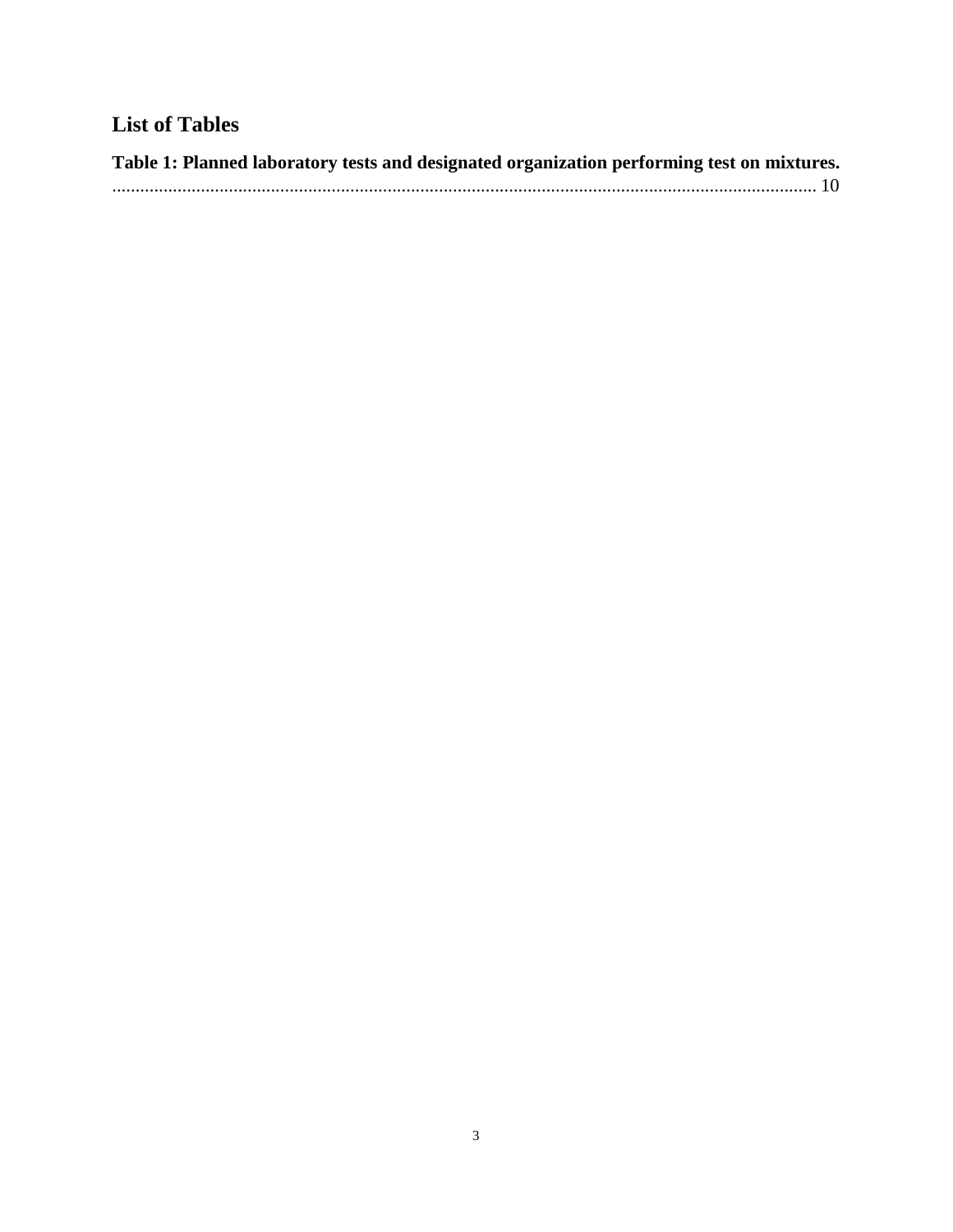# **List of Figures**

| Figure 1: (a) S-VECD test set up in environmentally controlled chamber and (b) Asphalt    |  |
|-------------------------------------------------------------------------------------------|--|
|                                                                                           |  |
| Figure 2: Comparison of DCT and CT specimen crack propagation orientation with            |  |
|                                                                                           |  |
| <b>Figure 3: Compact tension specimen geometry and dimensions (Ahmed et al. 2012).</b> 13 |  |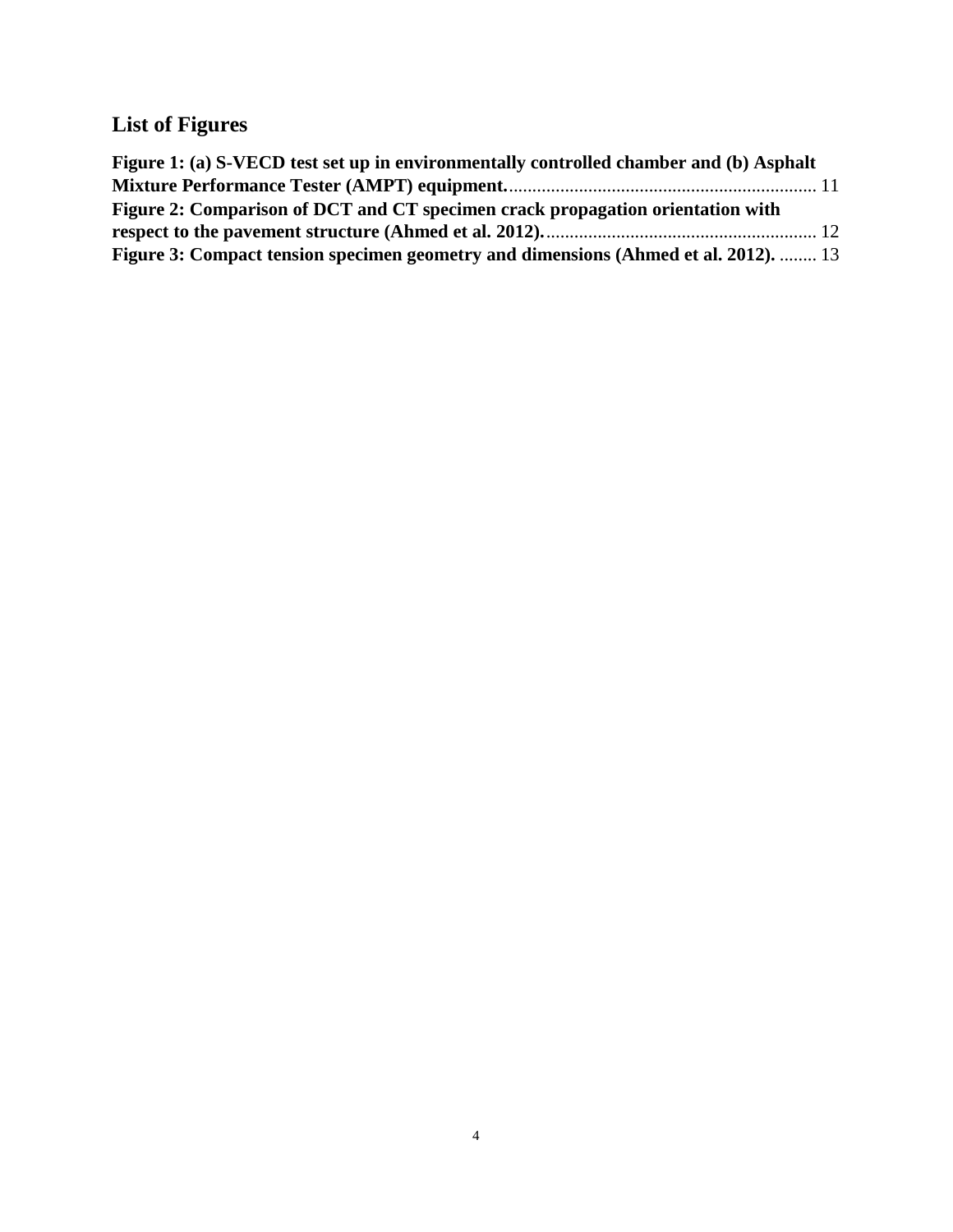## <span id="page-4-0"></span>**1. Introduction**

As pavement infrastructure is continuously aging and deteriorating, the preservation, maintenance and rehabilitation of pavements is of critical importance. Asphalt overlays are a relatively simple and cost effective maintenance solution for the extension of a composite pavement design life. However, the extension of the design life is dependent on the performance of the asphalt overlays. Reflective cracking is one of the most common distresses observed in asphalt concrete overlays and is the result of both load and non-load associated mechanisms. The formation of the cracks and rate of propagation is mainly due to the stress concentration located at the underlying joints in concrete pavement. Mechanical properties of the asphalt, layer thickness, composition and the condition of the existing pavement all contribute to reflective cracking performance.

Current state of practice of asphalt overlay design is policy-based and lacking an engineered design approach. The objective of this study is to develop a simple decision tree based tool for selecting suitable asphalt mixtures and overlay designs to extend the overlay lives by lowering reflective cracking and improving in-situ density. To develop the decision tree, laboratory testing and field performance data will be incorporated into a predictive performance model to assess varying overlay alternatives using a life cycle cost analysis approach.

In fulfillment of Task-1, a comprehensive literature review was conducted by the research team concentrating on the methods and approaches that are being implemented in the MnROAD test sections. The review is presented in Section 2 of this report and focuses on (a) impact of in-situ density, (b) reflective cracking performance prediction and evaluation, and (c) life cycle cost benefit analysis.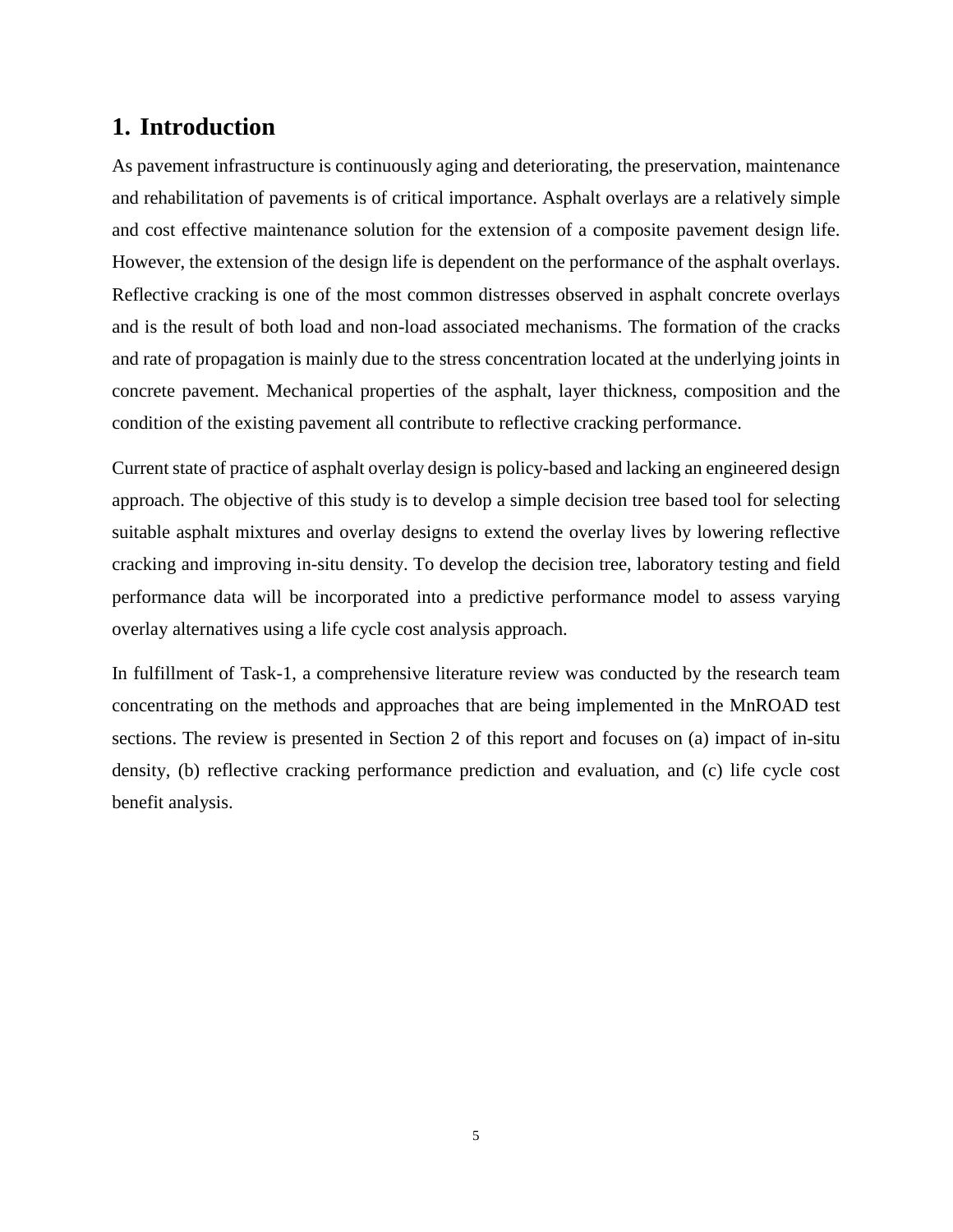#### <span id="page-5-0"></span>**2. Impact of In-situ Density on Performance**

While there are several factors that impact the overall performance of an asphalt pavement, inplace density is one of the most important to consider (Asphalt Institute, 2007). Throughout the development of pavement design, starting in the early 1800's with the basic notion to select an aggregate gradation and a suitable amount of bitumen, achieving a certain level of density has been a priority. Work done in the 1900's by individuals such as Clifford Richardson, Charles Hubbard and Frederick Field, Bruce Marshall, James Rice and Norman McLeod lead to the development of the Marshall mix design method. The Strategic Highway Research program (SHRP), developed in the late 1980's the empirically-based Superpave asphalt design method as an extension of the Marshall design method.

The Marshall method uses an air void design range of 3-5% while compaction specifications during construction result in approximately 8% in-place air voids. In comparison, Superpave requires a 4% design air void and typical in-place air voids are around 7%. The logic behind having higher in-place air voids after construction is that traffic would compact the asphalt mixture to the designed air void level over time. Superpave design focuses on the compactive effort to achieve density at the end of the pavement service life. Another method developed by the Laboratoire Central des Ponts et Chaussées (LCPC) focuses on achieving the desired density of asphalt at the beginning of the pavement in-service life. LCPC has shown that there is little to or no increase in density from traffic loading over the course of a pavement in-service life (Huber et al. 2016). Therefore, the design air void content should be consistent with that of the in-place air voids after construction as no post-construction densification is expected.

In recent years, there has been an interest by many states to adjust mixes to achieve higher in place field density to achieve better overall mixture performance. A demonstration project was sponsored by Federal Highway Administration (FHWA) and carried out by the National Center for Asphalt Technology (NCAT), to show that enhanced durability of asphalt pavements through increase in-place pavement density is achievable in the field and not only in the laboratory (Aschenbrener et al. 2017). A study by Tran et al. in 2016 performed a life cycle cost analysis (LCCA) on two pavement alternatives in which the same asphalt overlay would be constructed to 7% and 8% air voids. Results from the study showed that, "A 1% decrease in air voids was estimated to improve the fatigue performance of asphalt pavements between 8.2% and 43.8% and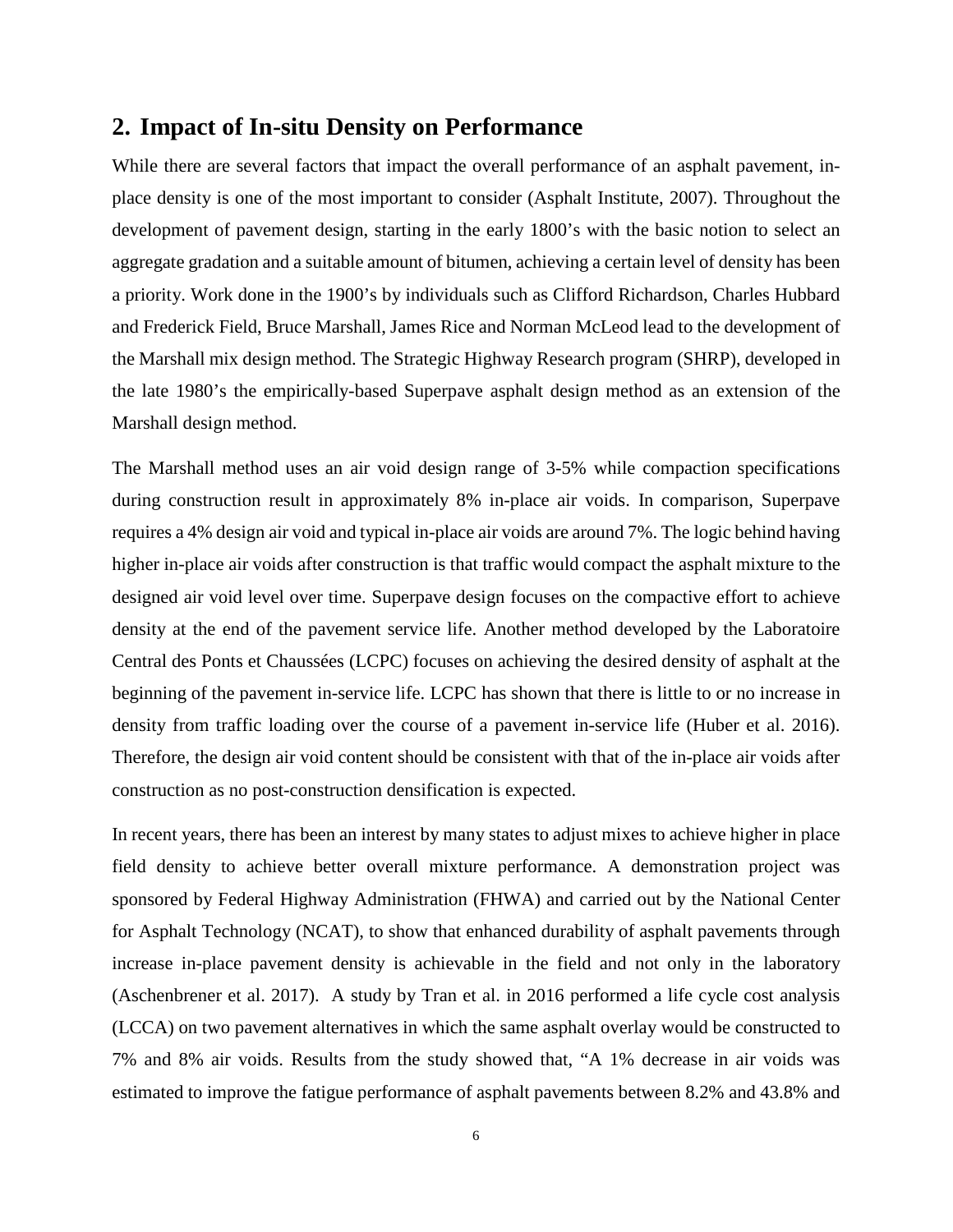the rutting resistance by 7.3% to 66.3%. In addition, a 1% reduction in in-place air voids can extend the service life by 10% or more (Tran et al. 2016).

As part of this study, several cells of the MnROAD test facility have been dedicated to investigating how enhanced density may improve the performance of asphalt overlays. Permanent deformation is often focused on when considering improvements to the density of the asphalt layer, however there is a lack of research on the impact of in-situ density on reflective cracking or cracking performance in general. There are many approaches to achieving higher in-situ density such as, air void regression, film thickness, minimum asphalt contents, compaction additives, reducing the number of gyrations or modifying design air void targets. Two approaches are being investigated in this study, modifying the design air voids (Superpave5), and the regressed air void method. Further detail on the two approaches are given below.

#### <span id="page-6-0"></span>**2.1 Superpave5**

Indiana recently developed the Superpave5 design (design at 5% air voids and compact to 5% inplace air voids), which is based off the LCPC approach. In comparison to the traditional Superpave (designed at 4% air voids), to achieve a 1% increase in design air voids while maintaining the same volume of effective binder  $(V_{be})$ , the Voids in the Mineral Aggregate (VMA) must be increased by 1% as well. In order to increase the design air void by 1% while holding  $V_{be}$  constant the aggregate proportions are adjusted to meet the new design criteria.

Hekmarfar et al. (2013) showed that using a 50 design gyration to evaluate Superpave5 that it was possible to compact to 5% air voids in the field without additional compaction effort and laboratory results indicate that the mixtures should have acceptable performance. Huber et al. (2016) concluded based on a laboratory study and two trial sections that an asphalt design at 30 gyrations with 5% air voids and compacted to 5% air voids will perform as well or better than asphalt designed using 100 gyrations and compacted to 7% air voids.

#### <span id="page-6-1"></span>**2.2 Regressed Air Void**

Wisconsin developed the regressed air voids approach, which follows a conventional design (4% air voids) and then increases the amount of additional virgin asphalt binder to obtain 3% air voids.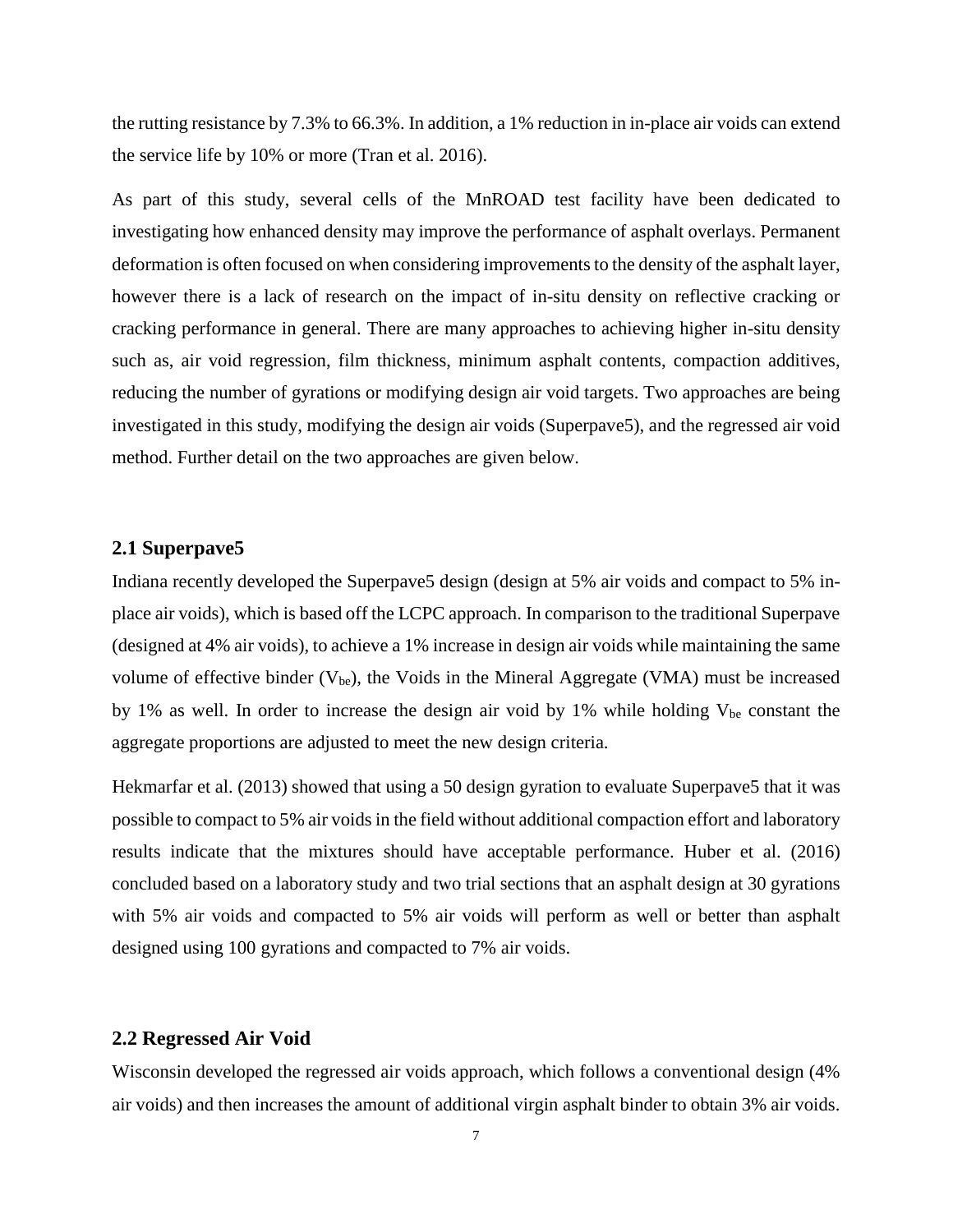Unlike the Superpave5 method which aims to hold the V<sub>be</sub> constant while achieving higher in-situ density, the air void regression method typically increases the design asphalt content by up to 0.4%. The premise behind air void regression and increasing in-situ density of the mixture is that it will also decrease permeability, decrease porosity, increase durability and increase film thickness (WAPA 2016).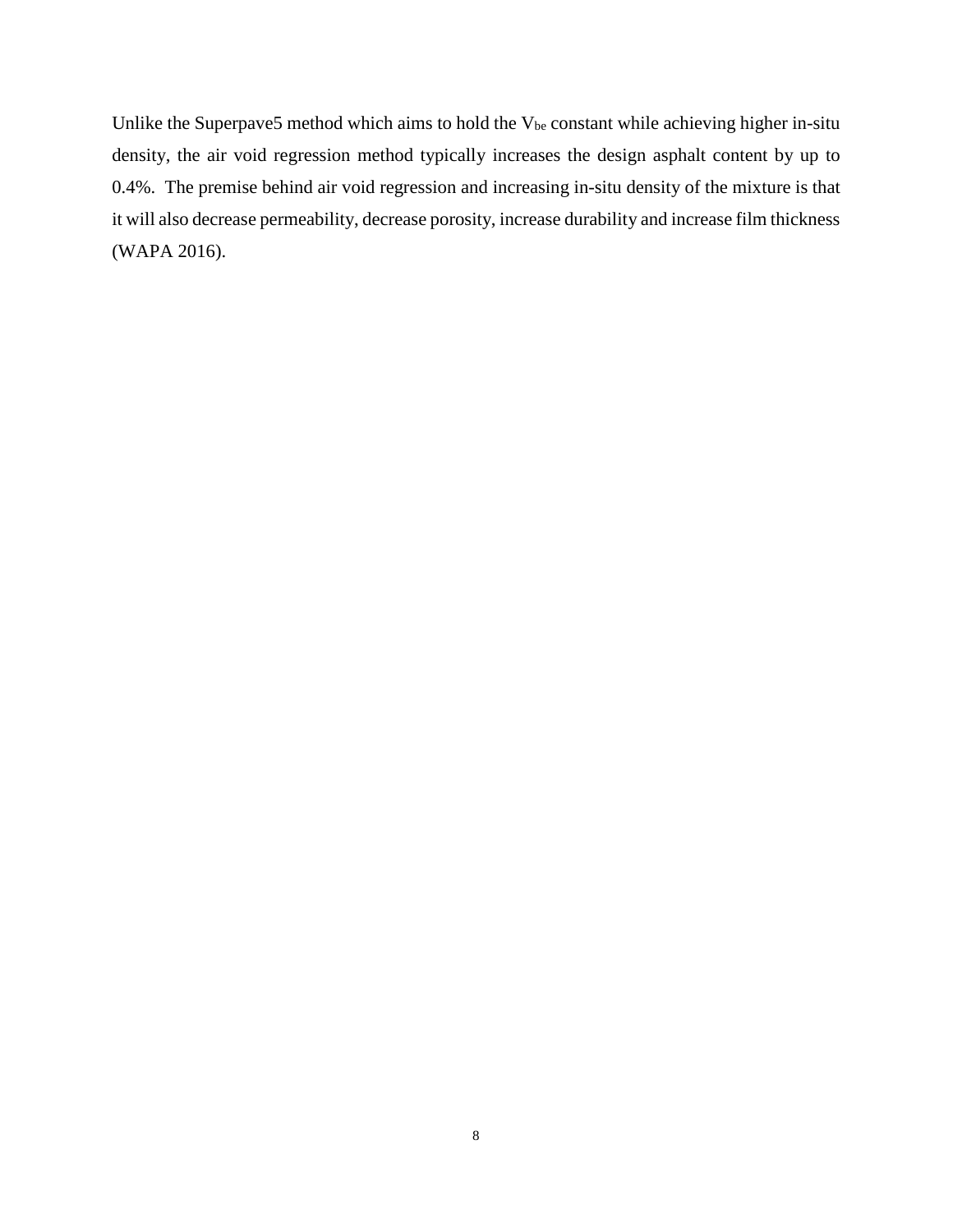#### <span id="page-8-0"></span>**3. Reflective Cracking Laboratory Tests**

Reflective cracking is one of the predominant distresses in asphalt overlays. The evaluation of reflective cracking to in-field and laboratory studies has been investigated extensively. Work done by Habbouche et al. (2017), Ahmed et al. (2013), Lytton (2010), Dave et al (2007) and (2010), Button and Lytton (2007), Baek and Al-Qadi (2006), Paulino et al. (2006), Blankenship et al. (2004), Cleveland et al. (2003), Eltahan and Lytton (2000), Buttlar et al. (2000), has been instrumental in determining methodologies to evaluate reflective cracking performance in overlays. While many of the previous studies have focused on the use of fabrics, grids and specialized asphalt mixtures to reduce or delay reflective cracking, the current study will evaluate asphalt overlay pavement structures without the use of proprietary products. To evaluate the reflective cracking performance of the test sections in this study, laboratory testing is to be carried out in addition to the collection of field data. The combination of this data will be used to develop prediction models and performance curves to accurately compare the laboratory and field performance.

Previous research has established various thresholds for lab performance test results to improve reflective cracking asphalt overlays by use of performance test based material selection process. Examples include works by Zhou et al. (2003, 2014), Hu et al. (2010) and Bennert et al. (2014) using Texas overlay tester, Al-Qadi et al. (2015) using Illinois-flexibility index test and Paulino et al. (2006) and Kim et al. (2009) for the disk-shaped compact tension test. Researchers will use these previous studies in Task 2 of the project to establish asphalt overlay performance and life curves. Using data from continued performance monitoring of the test sections, researchers will be able to validate viability of various lab performance tests in predicting reflective cracking performance.

The National Road Research Alliance (NRRA) flexible pavement group has undertaken a comprehensive laboratory evaluation of the MnROAD asphalt mixtures. All laboratory performance tests that are being conducted on the mixtures and pavements that are part of this study are summarized in Table 1.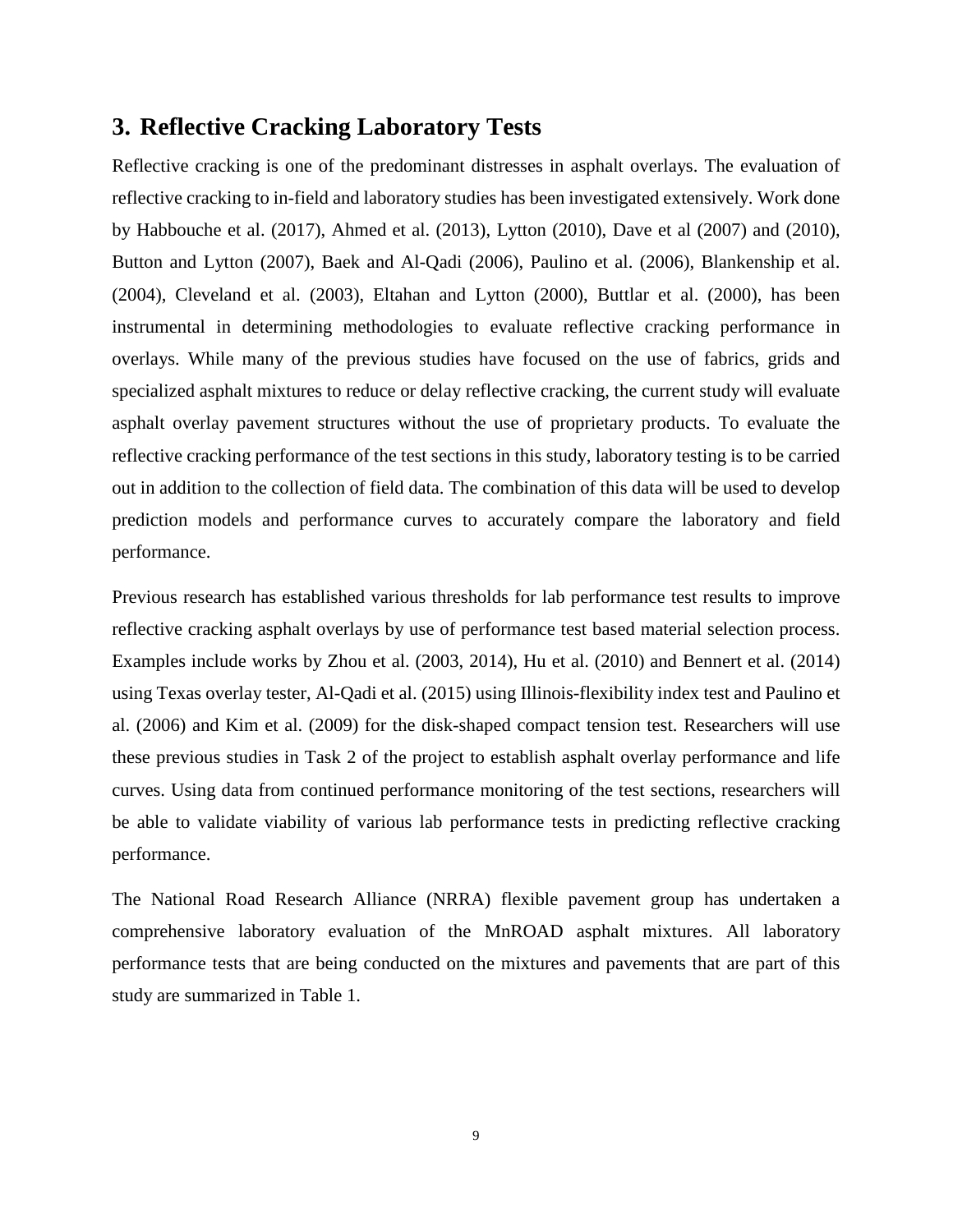| <b>Mix Tests</b>                          | <b>Organization Conducting Tests</b> |
|-------------------------------------------|--------------------------------------|
| I-FIT (SCB)                               | Illinois DOT                         |
| <b>Texas Overlay Tester</b>               | Illinois DOT                         |
| Disk-shaped Compact Tension (DCT)         | Minnesota DOT                        |
| Indirect Tensile Strength and Creep (IDT) | Minnesota DOT                        |
| Dynamic Modulus Test $( E^* )$            | Minnesota DOT                        |
| <b>IDEAL-CT</b>                           | TTI / TAMU                           |
| Hamburg Wheel Tracking Test               | Wisconsin DOT                        |
| Semi-Circular Bend (Low Temperature)      | Univ. of MN                          |
| Mix Bending Beam Rheometer Test           | Univ. of MN                          |
| <b>Dynamic Modulus</b>                    | Minnesota DOT / Univ. of NH          |
| Direct Tension Cyclic Fatigue (S-VECD)    | Univ. of NH                          |

<span id="page-9-0"></span>**Table 1: Planned laboratory tests and designated organization performing test on mixtures.**

As part of the current study, two laboratory performance tests will be conducted by the research team: direct tension cyclic fatigue tests (AASHTO TP 107) and the compact tension (CT) fracture test. Simplified viscoelastic continuum damage (S-VECD) characterization using AASHTO TP 107 has been shown to capture fundamental fatigue characterization of asphalt mixtures in the lab (Kim et al. 2015, FHWA 2016). This procedure is currently being evaluated by FHWA for use in asphalt performance related specifications. A number of studies have employed this testing with Layered Viscoelastic for Critical Distresses (LVECD) analysis to predict field cracking performance, such as the North-East High RAP Pooled Fund Study (Daniel et al. 2015). It should be noted that while LVECD and S-VECD approaches are tests are not specifically designed for composite pavements, results from the direct tension cycle fatigue test can be used to assess the effects of density on pavement performance for the various MnROAD test sections.

The CT fracture test was co-developed by the PI of the current study to provide fracture characterization of composite asphalt overlays that result from use of spray paver construction (Ahmed et al. 2012). Since multiple MnROAD overlay test sections are comprised of spray paver construction as well as use of interlayers, the CT test will be able to capture fracture properties that are not possible with other currently available cracking tests such as IFIT, SCB, and DCT. The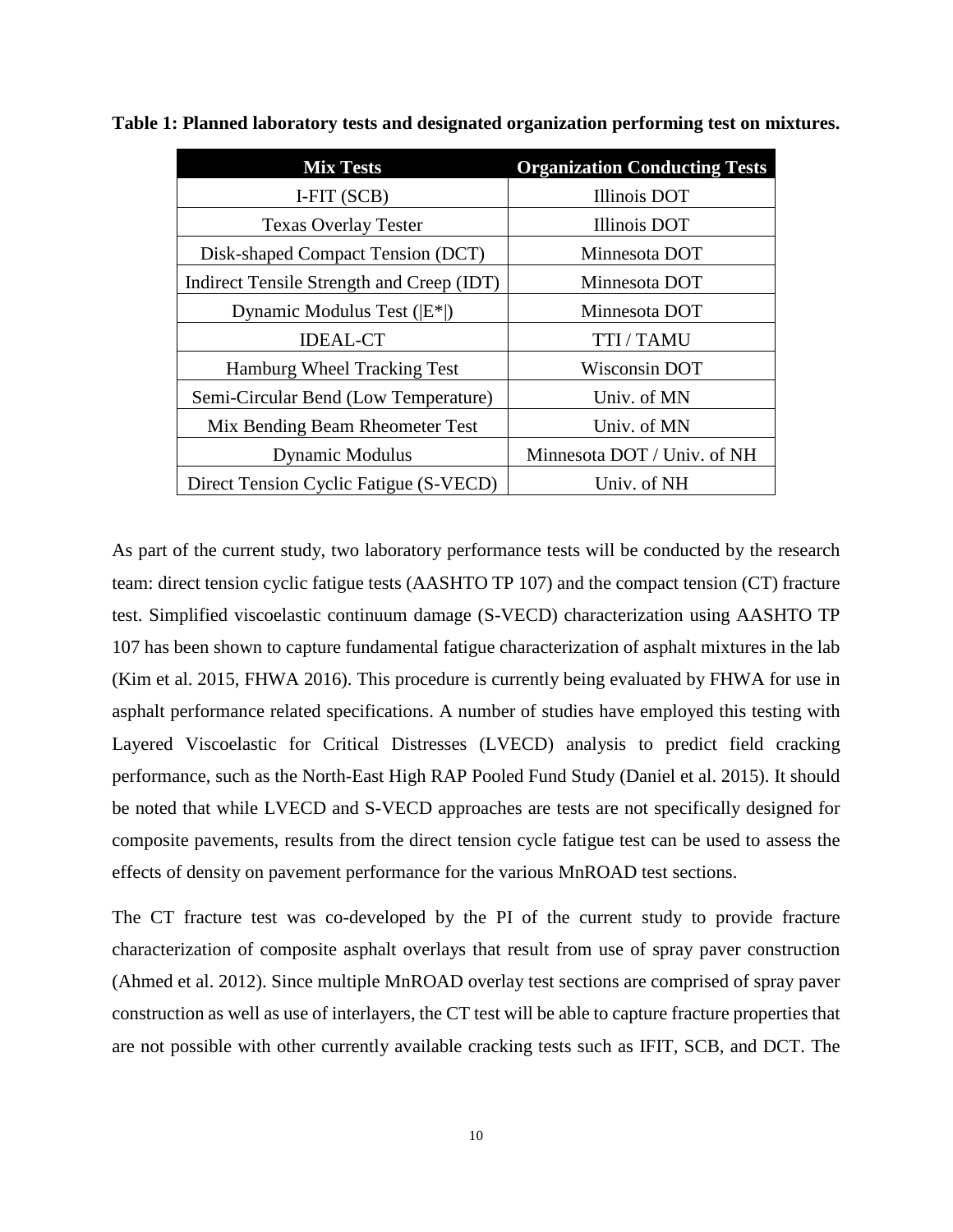predictive models and laboratory tests that will be utilized in this study with statistical analysis are discussed in further detail in the subsequent sections.

#### <span id="page-10-0"></span>**3.1 Simplified Viscoelastic Continuum Damage (S-VECD) Fatigue Test**

The direct tension cyclic fatigue test will be conducted following the AASHTO TP 107 procedure. The test typically consists of 4 replicates (1 at each strain level) and is run at a test temperature of ((PGHT-PGLT)/2)-3°C. The main output from this test is the damage characteristic curve (DCC) and energy dissipation for fatigue damage. These can then be utilized in a pavement structural analysis model such as FHWA Flexpave. Results from the S-VECD test are used to compare fatigue cracking resistance of the different mixtures by developing relationships between energy based fatigue failure criterion  $(G^R)$ , pseudo stiffness based failure criteria  $(D^R)$  and number of load cycles to failure. Figures 1 (a) and (b) shows S-VECD test set up and required testing equipment.



 **(a) (b)**



<span id="page-10-1"></span>**Figure 1: (a) S-VECD test set up in environmentally controlled chamber and (b) Asphalt Mixture Performance Tester (AMPT) equipment.**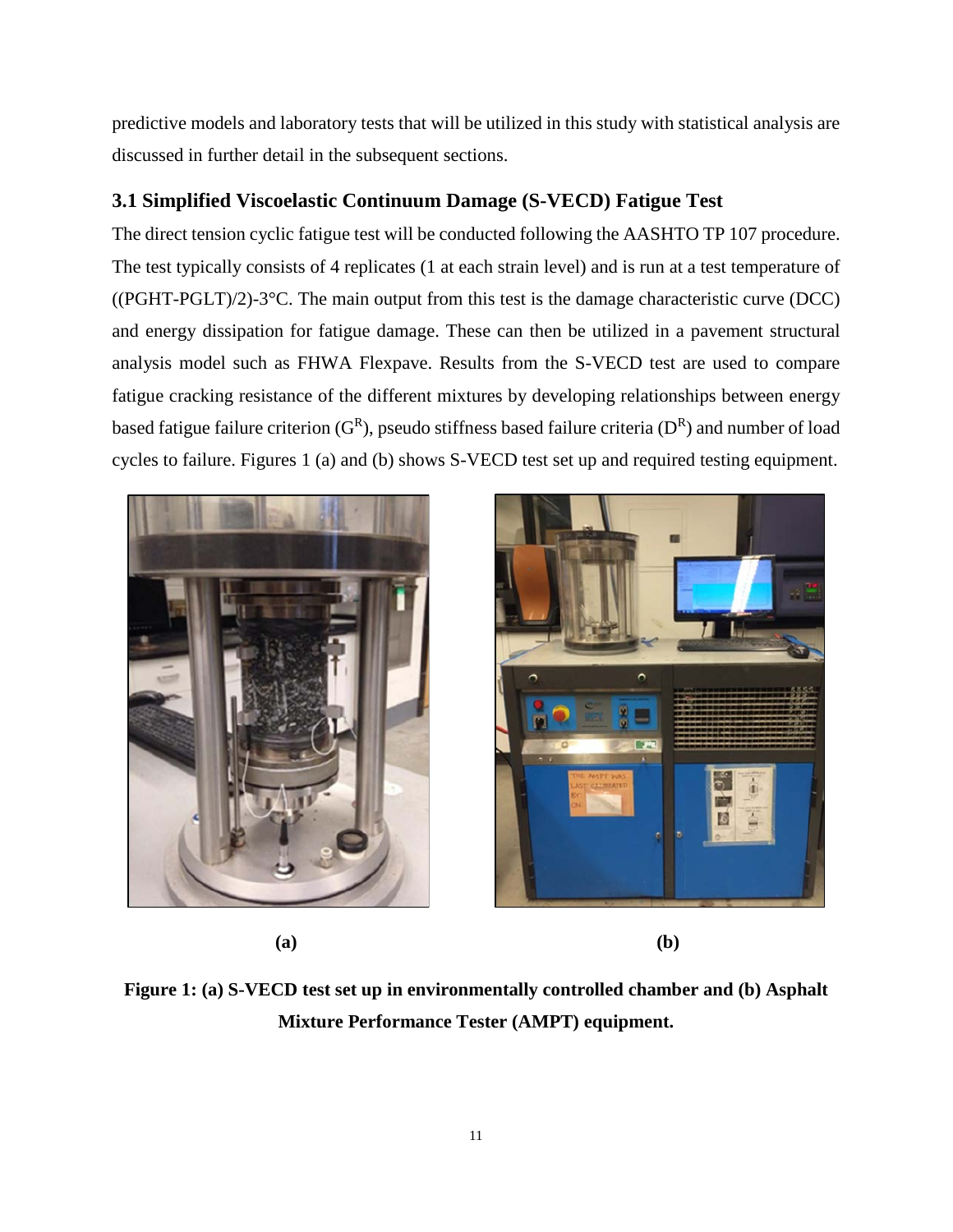#### <span id="page-11-0"></span>**3.2 Compact Tension (CT) Facture Testing**

While many other fracture tests have been developed to evaluate the cracking performance of mixtures such as indirect tension test, four-point bending beam, thermal stress restrained specimen test, disk-shaped compact tension, and semi-circular bend, these tests pose a challenge in acquiring appropriate sample geometries and thickness from the field. In addition to the geometry challenge, the direction of crack propagation varies compared to that observed from reflective cracking. Figure 2 illustrates the comparison of required geometry thickness for DCT and CT specimens and the direction of crack propagation. The CT specimen geometry is shown in Figure 3, and it should be noted that the CT test is run using a constant rate of crack mouth opening displacement (CMOD) of 0.017 mm/s, similar to that to the DCT test according to Wagoner et al. (2005b).



<span id="page-11-1"></span>**Figure 2: Comparison of DCT and CT specimen crack propagation orientation with respect to the pavement structure (Ahmed et al. 2012).**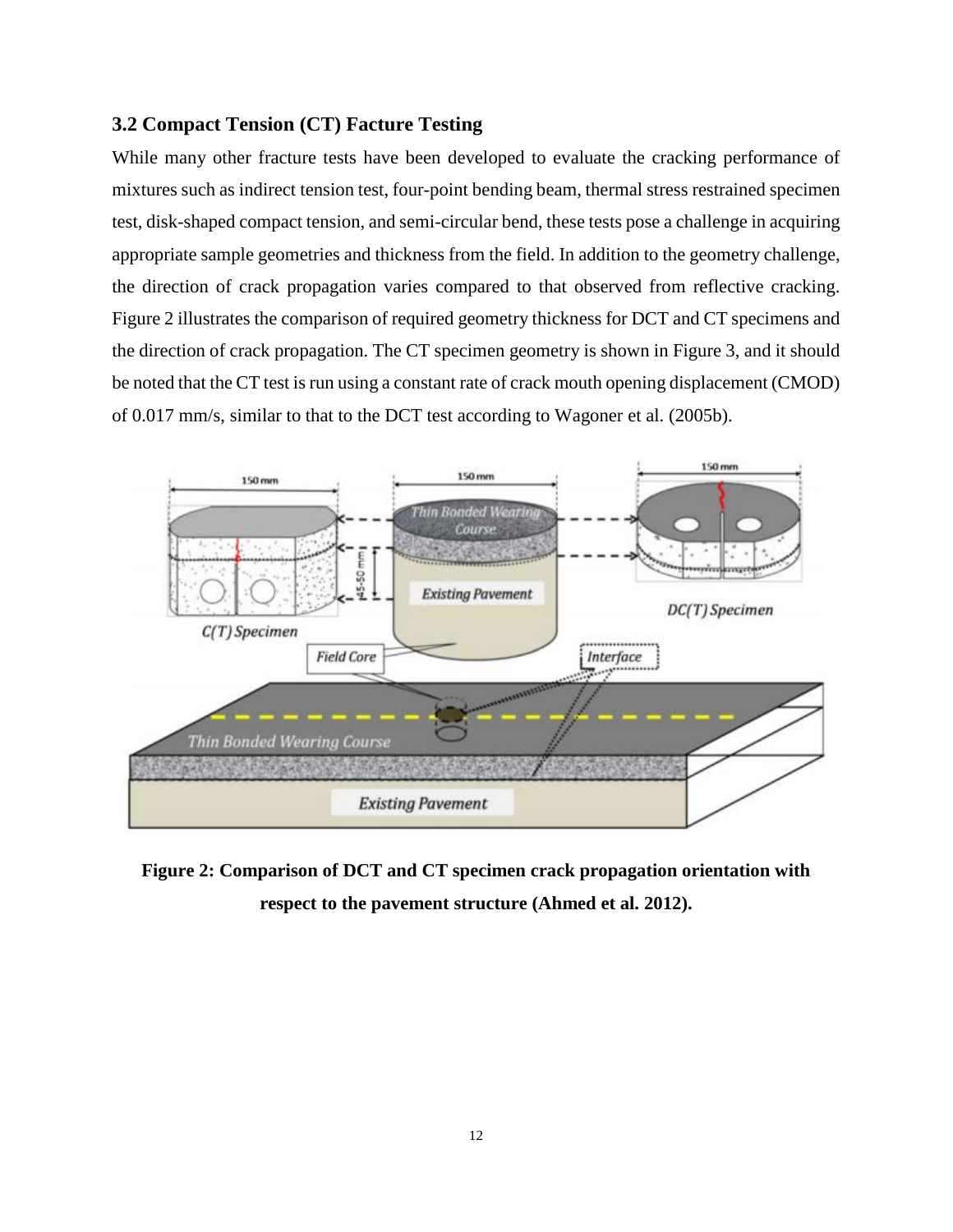

<span id="page-12-1"></span>**Figure 3: Compact tension specimen geometry and dimensions (Ahmed et al. 2012).**

Many researchers such as Wagoner et al. (2005a) and (2005b), Li et al. (2006) and Song et al. (2008), have established that a fracture energy based approach for characterization of cracking performance for a quasi-brittle materials at low temperatures is more appropriate than using a linear elastic fracture mechanics (LEFM) approach. The CT fracture test is also beneficial because several MnROAD sections in this project were constructed to evaluate the effect of different tack coat application types, techniques and rates. Therefore, it is expected that the addition of running the CT test procedure will valuable in assessing the fracture resistance of the UTBWC sections.

#### <span id="page-12-0"></span>**3.3 Comparison of Field and Laboratory Results using Statistical Testing**

Upon completion of the laboratory testing, comparisons will be made between the field and lab performance. Statistical testing methods such as regression, t-tests and Pearson's correlation matrix will be utilized to assess the MnROAD sections' field performance with the various laboratory performance tests. By conducting statistical testing, the goal is to gain an understanding of the effects mix design and pavement structure play on field performance as well as lab performance tests. In context of the MnROAD sections, variables such as layer thickness, density, tack coat application and mixture type may be evaluated in terms of crack resistance performance. The outcome of this analysis will not only provide insight into suitability of various lab performance tests for reflective cracking evaluation but will also generate necessary data to be utilized in the decision tree based overlay selection procedure that will be developed in later stages of this study.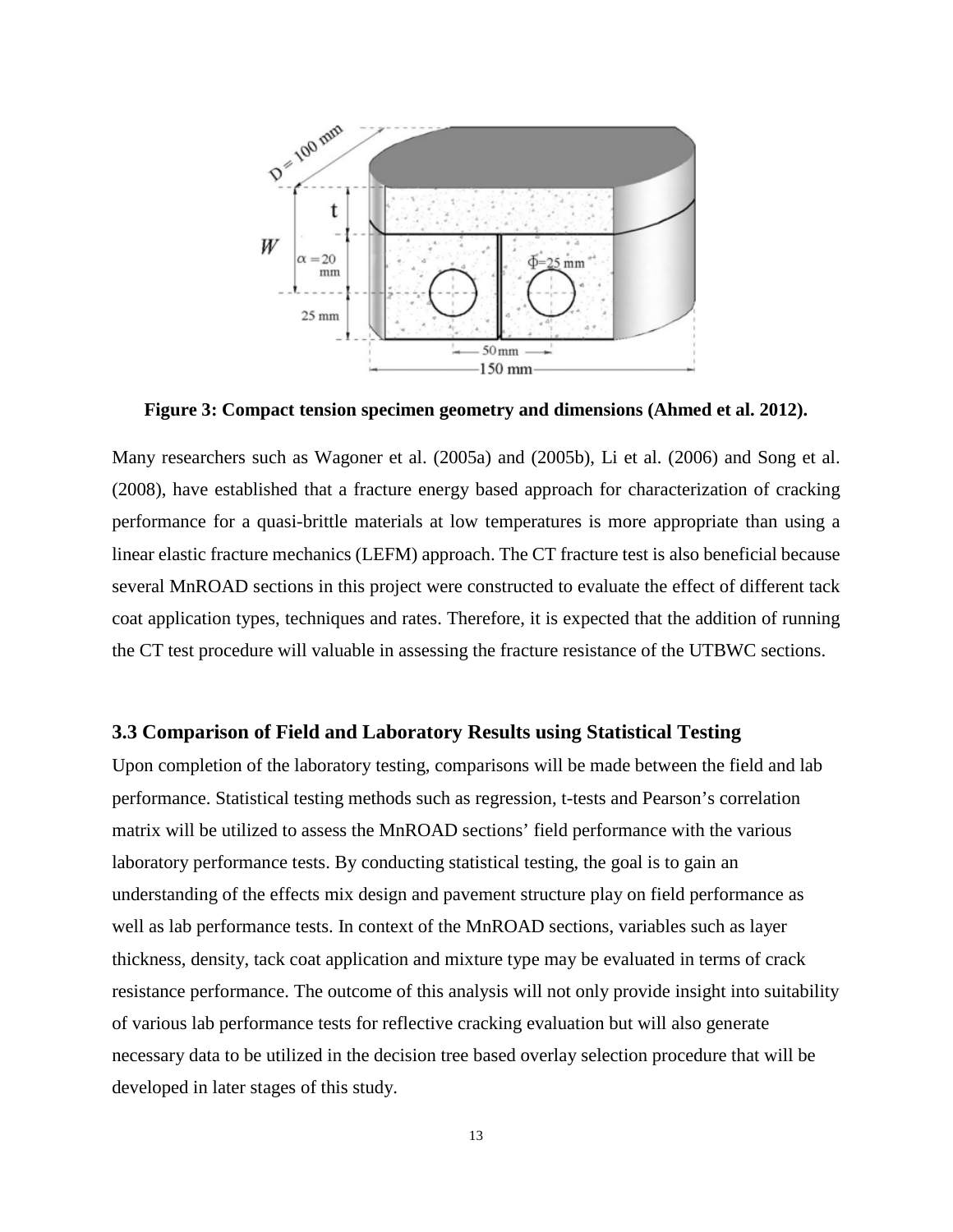## <span id="page-13-0"></span>**4. Models for Reflective Cracking**

#### <span id="page-13-1"></span>**4.1 NCHRP 1-41 Model**

This mechanistic-based AC reflective cracking model was developed through NCHRP 1-41 study by Lytton et al. (2010) as a tool to predict the propagation of reflective cracks through the overlaying asphalt concrete layer due to bending and shearing traffic stresses and thermal stresses. During its initial development, the program included a finite element structural analysis for pavement response computation (stress intensity factors at the crack tip) and fracture mechanics approach based on Paris Law. Later, the finite element model was replaced by Artificial Neural Network (ANN) models to increase computational speed and efficiency for practical implementation in pavement design tools. The major input parameters to the program relate to the traffic, structure, climate, and material properties. The model was calibrated with field data obtained from more than 400 pavement sections in 28 states and the four climatic zones of the United States. This model was adapted into AASHTOWare Pavement ME software, and will aid researchers in making comparison beyond the 12 MnROAD field sections. The need for this additional simulated performance data is to ensure that the overlay life curves for life cycle cost analysis and decision tree are suitable for all overlay materials and structures beyond those installed at MnROAD.

#### <span id="page-13-2"></span>**4.2 Cohesive Zone Finite Element Reflective Cracking Model**

Dave et al (2007, 2010a, 2010b and 2017) developed a finite element model for reflective cracking analysis of asphalt overlays on PCC pavements. The finite element model utilizes quasi-brittle asphalt behavior in the vicinity of the PCC joint through use of cohesive zone interface elements. Other attributes of the model include time dependent non-uniform temperature distribution through pavement thickness frictional interfaces between layers, time and temperature dependent viscoelastic response for asphalt layers, and stress dependent behavior for granular and subgrade layers. This modelling framework was used to simulate reflective cracking in 7 pavement sections through a national study (Paulino et al. 2006). Subsequently, the model was validated through an accelerated pavement testing study (Dave et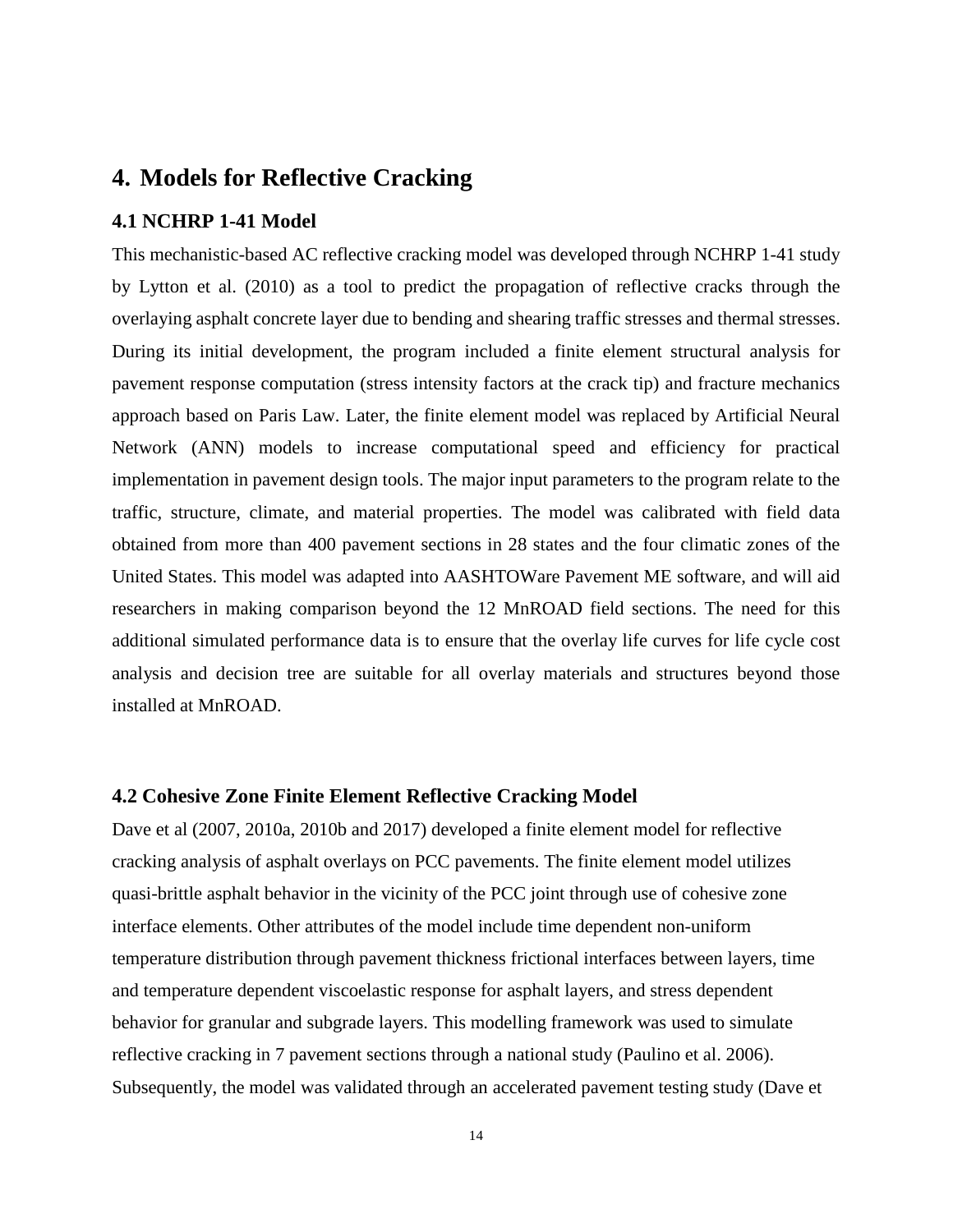al. 2008 and 2010) and has been utilized for mechanistic design of asphalt overlays (Dave 2013a) as well as to design thin bonded asphalt overlays for improved reflective cracking performance (Ahmed et al. 2011 and 2013, and Dave 2013b). The use of finite element reflective cracking models will help to develop a greater understanding of the mechanisms in which reflective cracking in asphalt overlays from both thermal and mechanical loading distresses occurs. The ability to make comparisons between not only the 12 MnROAD field sections but a series of combinations will also play a critical role in the development of simple and effective decision tree based tool.

Ultimately, the incorporation of field data, laboratory testing, predictive modeling and statistical testing will be used to develop performance curves of pavement sections. These performance curves will then be used to evaluate various overlay alternatives in a life cycle cost analysis. Further discussion on the current state of practice for the tools and benefits of performing a life cycle assessment is discussed next.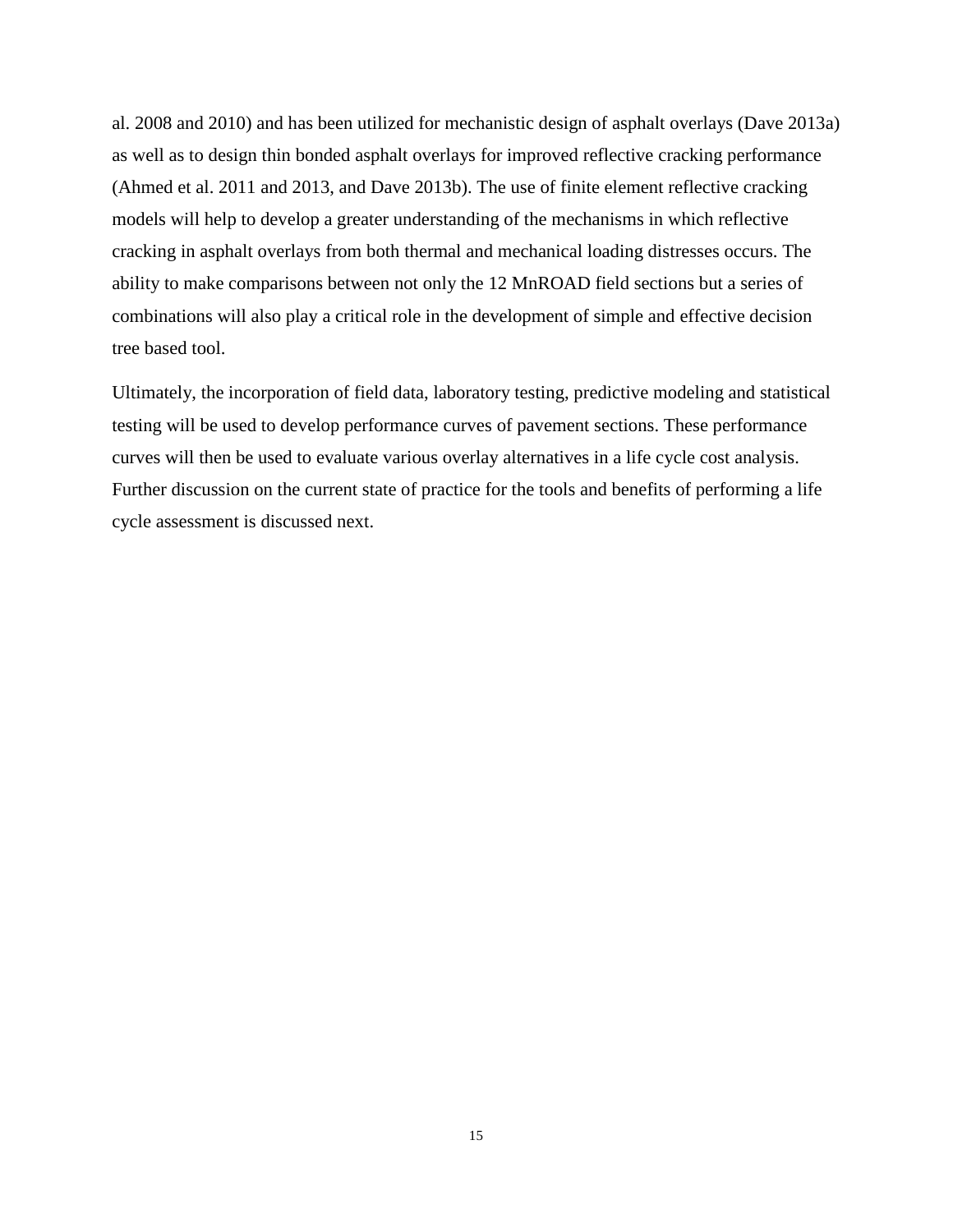## <span id="page-15-0"></span>**5. Life Cycle Cost Analysis (LCCA)**

In order to analyze the cost effectiveness of each overlay section, life cycle cost analysis (LCCA) will be used in this study. LCCA is a technique that identifies and evaluates the costs associated with a piece of infrastructure (a pavement section in this case) during all of the various stages of its useful life. This includes, but is not limited to, costs such as initial construction, maintenance, rehabilitation, operation, and disposal/end of life. The main advantage of LCCA over traditional cost analysis is that LCCA incorporates all the costs endured by an agency throughout the life of the pavement section rather than the traditional way of focusing solely on the initial construction costs. Another significant advantage of LCCA is the ability to incorporate the performance of various sections and its impacts on user costs, which allows for a fair comparison to be made between the sections in terms of cost effectiveness. Through the review of previous research and current state of practice, the research team will follow the LCCA criteria and recommendations outlined below.

- Define realistic design alternatives to be consisted in the analysis
- Include all significant initial and future maintenance and rehabilitation costs (Agency costs, user costs, salvage value)
- For a fair comparison of future/predicted rehabilitation and maintenance, the discount rate and analysis period must be the same for all alternatives
- Analysis period over which future costs are evaluated is long enough to reflect cost difference (minimum of 3 full cycles)
- Cost effectiveness of each alternative shall be done in net present value (NPV) or equivalent uniform annual cost (EUAC)

It should be noted that there are two different computational approaches to perform an LCCA, deterministic and probabilistic. The more commonly performed deterministic approach involves assigning each LCCA input variable a fixed, discrete value based on historical data or engineering judgment. While sensitivity analysis may be performed to verify the robustness of the input values, the deterministic approach is unable to address simultaneous variations of multiple inputs at a time or convey the level of uncertainty associated with each life-cycle cost estimate. In comparison, a probabilistic approach assigns a probability function to each life-cycle cost estimate, therefore it is able to express both the range of likely inputs and the likelihood of their occurrence. In recent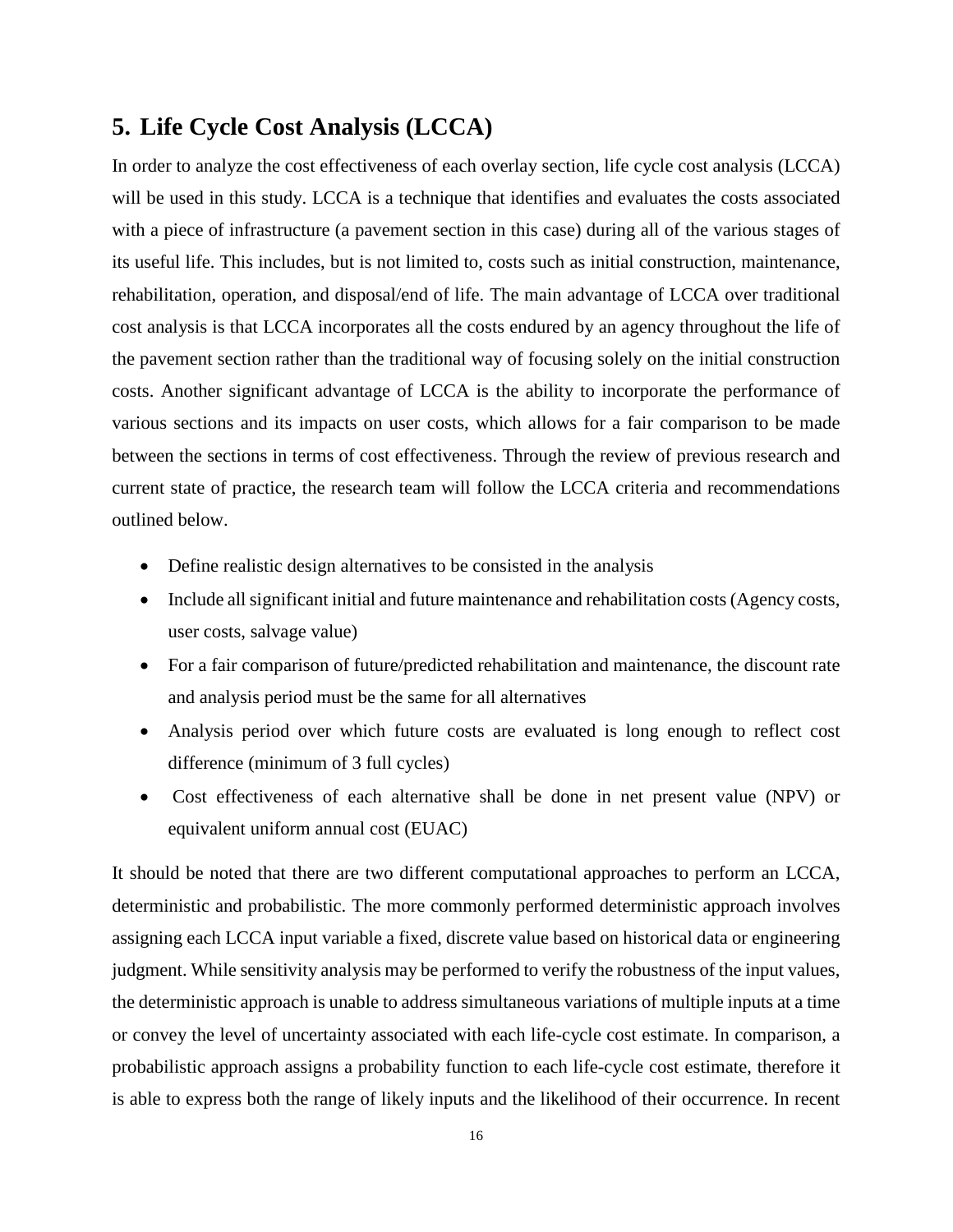years, due to the improvement in computer processing capabilities, a probabilistic approach has become more practical to simulate and account for simultaneous changes in life-cycle cost inputs.

A study performed by Tran et al. (2016) illustrated the effect of in-place density on the LCCA of two alternative asphalt overlays (7% and 8% air voids). LCCA results showed that, "The state highway agency (SHA) would see a net present value (NPV) cost savings of \$88,000 on a \$1,000,000 paving project (8.8%) by increasing the minimum required density by 1% of  $G<sub>mm</sub>$ " (Tran et al., 2016). However, this savings does not consider other costs such as operation, maintenance, and road user costs. Huang et al (2009) found that additional fuel consumption and pollutant emissions caused by traffic delays during roadwork periods (maintenance and rehabilitation) are significant and should not be ignored. The inclusion of user costs due to maintenance and operations is a complex task with room for improvement. The LCCA performed as part of this study will build off the LCCA study by Tran et al. (2016) and others such as, Lu et al. (2018), Yu et al. (2012), Zhang et al. (2010) and (2008) and Chan et al. (2008), to incorporate all relevant costs for each alternative to perform a holistic evaluation of the asphalt concrete overlay study.

The research team will use traditional LCCA techniques using a combination of FHWA's RealCost software, which has the ability to perform both deterministic and probabilistic analysis, as well as current state of the art life cycle assessment framework developed by DeCarlo et al. (2017). This framework includes user costs in the life cycle cost calculation through use of pavement roughness as an input to fuel efficiency models developed by NCHRP 01-45 study (Chatti and Zaabar 2012). Overall, the incorporation of an LCCA approach to compare cost effectiveness of various asphalt overlay alternatives will be a critical step in the development of the simple decision tree based tool for the rehabilitation of concrete with HMA overlays.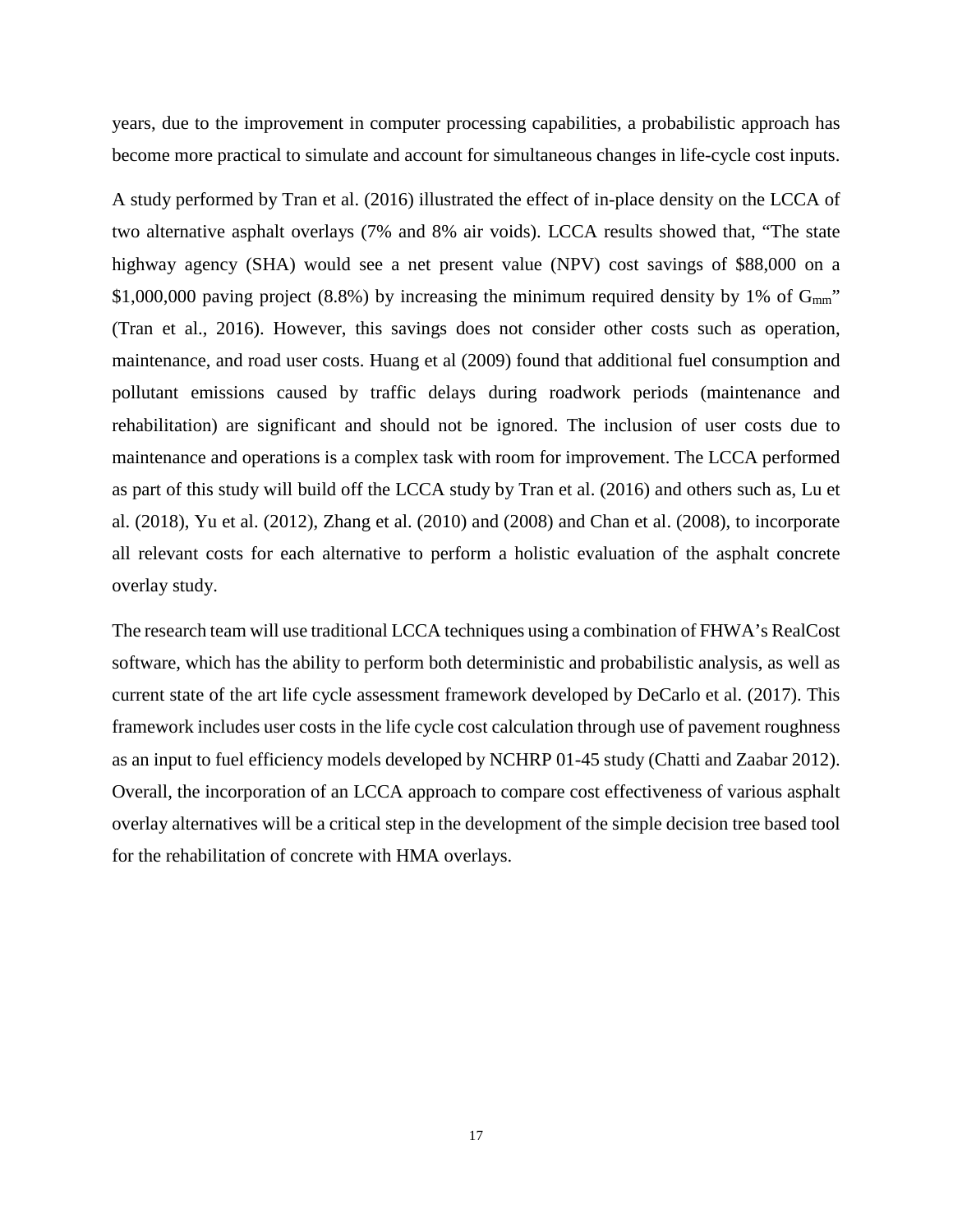### <span id="page-17-0"></span>**6. Summary of Task-1**

As part of Task-1, a comprehensive literature review was conducted to establish the current state of practice for the evaluation of asphalt concrete overlay performance related to density and reflective cracking. By review of literature and agency practices, data from previous and on-going studies, as well as relevant experience of the research team, the following can be summarized on the impact of in-situ density, modeling and laboratory testing to evaluate reflective cracking performance and conducting an LCCA:

- To investigate whether enhanced density may improve the performance of asphalt overlays two approaches are being examined; modifying the design air voids (Superpave5), and the regressed air void method. It is hypothesized that higher in-situ density will yield better performance in terms of cracking, rutting and durability.
- Reflective cracking is one of the most predominant distresses in asphalt concrete overlays. The combination of field data, laboratory testing, predictive modeling and statistical testing will be utilized to develop pavement life performance curves. A variety of laboratory tests will be performed including, S-VECD fatigue test to assess the effect of density and CT fracture test to assess the effect of tack coat application, rate and types. Reflective cracking models using mechanistic-based and finite element modeling will be utilized in addition to statistical testing to evaluate the reflective cracking performance of all mixtures within this study.
- As pavement infrastructure ages, there is an increasing rate of pavement maintenance and rehabilitation. Developing cost effective practices to maintain and repair roads is critical as the cost of construction rises. An LCCA approach is being adopted by the research team to evaluate the cost benefits for both agencies and users associated with varying asphalt concrete overlays in order to develop a simple decision tree tool to be used by practitioners.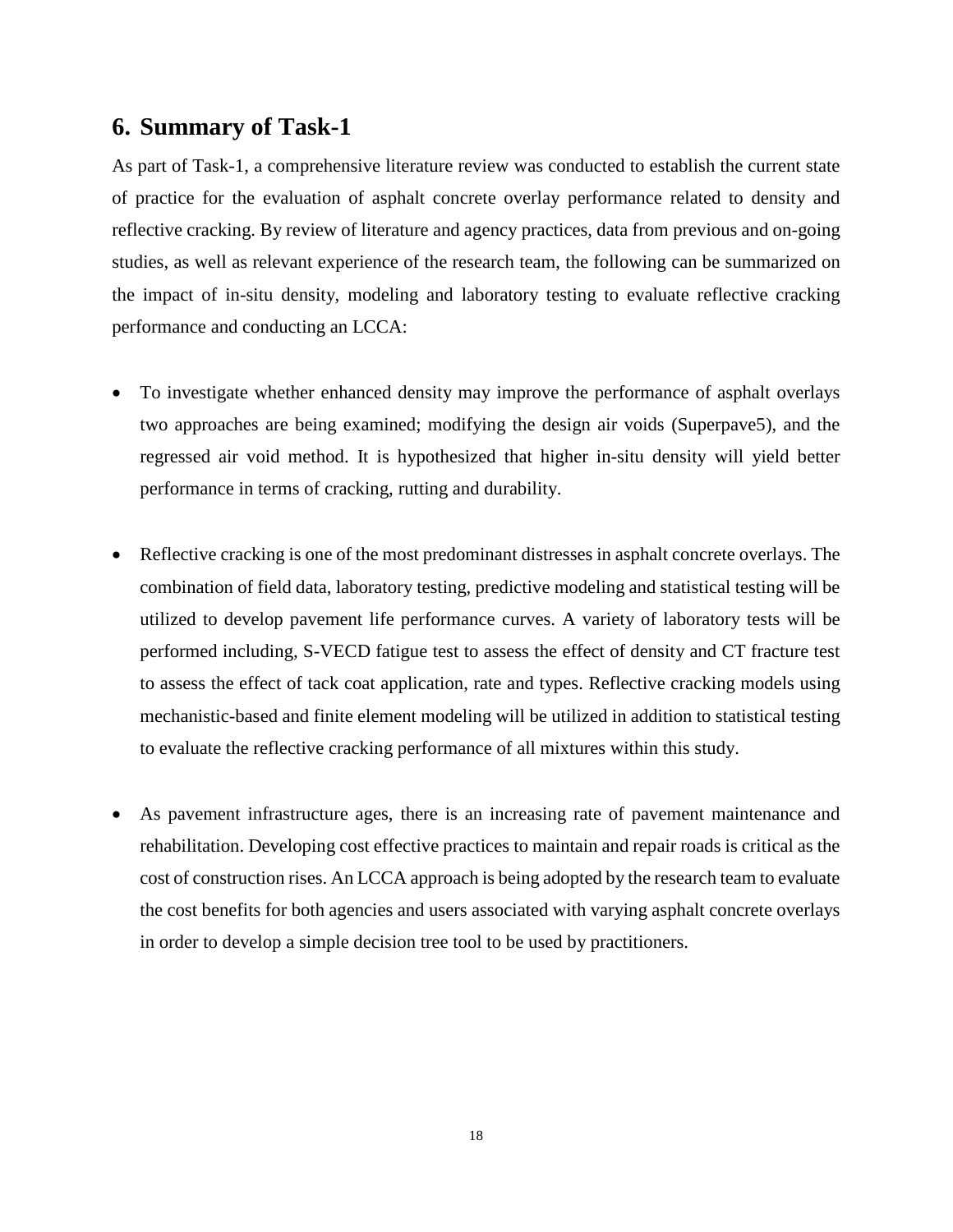## <span id="page-18-0"></span>**7. References**

- AASHTO TP-107, "Determining the damage characteristic curve of asphalt concrete from direct tension cyclic fatigue tests." *American Association of State Highway and Transportation Officials, Washington, DC*, 2014.
- Ahmed Sarfraz, Dave Eshan. V, William G. Buttlar & Marvin K. Exline, "Cracking resistance of thin-bonded overlays using fracture test, numerical simulations and early field performance," International Journal of Pavement Engineering, 14:6, 540-552, 2012.
- Ahmed, Sarfraz, et al. "Compact tension test for fracture characterization of thin bonded asphalt overlay systems at low temperature." Materials and structures 45.8: pp 1207-1220, 2012.
- Al-Qadi, I., Ozer, H., Lambros, J., Khatib, A., Singhvi, P., Khan, T., Rivera, J., Doll, B. "Testing Protocols to Ensure Performance of High Asphalt Binder Replacement Mixes Using RAP and RAS," Report FHWA-ICT-15-017, Illinois Center for Transportation, Rantoul, IL, 2015.
- Aschenbrener, Tim, et al. "Demonstration Project for Enhanced Durability of Asphalt Pavements through Increased In-place Pavement Density". No. 17-05, 2017.
- Asphalt Pavement Design Guide (2016). Wisconsin Asphalt Pavement Association (WAPA), Aug, 2016.
- The Asphalt Handbook. Manual Series No. 4 (MS-4), Seventh Edition. Asphalt Institute, Lexington, Ky., 2007.
- Baek, J. and Al-Qadi, I.L., "Finite-element method modeling of reflective cracking initiation and propagation: investigation of the effect of steel reinforcement interlayer on retarding reflective cracking in hot-mix asphalt overlay," *Transportation Research Record: Journal of Transportation Research Board,* Transportation Research Board of the National Academies, Washington, DC, Record No. 1949, 32 – 42, 2006.
- Bennert, T, E. Sheehy, R. Blight, S. Gresavage, and F. Fee, "Implementation of Performance-Based Specifications for Asphalt Mix Design and Prediction Quality Control for New Jersey," Transportation Research Circular Number E-C189, Transportation Research Board, Washington DC, pp. 13-31, 2014.
- Blankenship, P., Iker, N., and Drbohlav, J., "Interlayer and design considerations to retard reflective cracking," *Transportation Research Record: Journal of Transportation Research Board,* Transportation Research Board of the National Academies, Washington, DC, Record No. 1896, pp 177–186, 2004.
- Buttlar, W.G., Bozkurt, D., and Dempsey, B.J., "Cost-effectiveness of paving fabrics used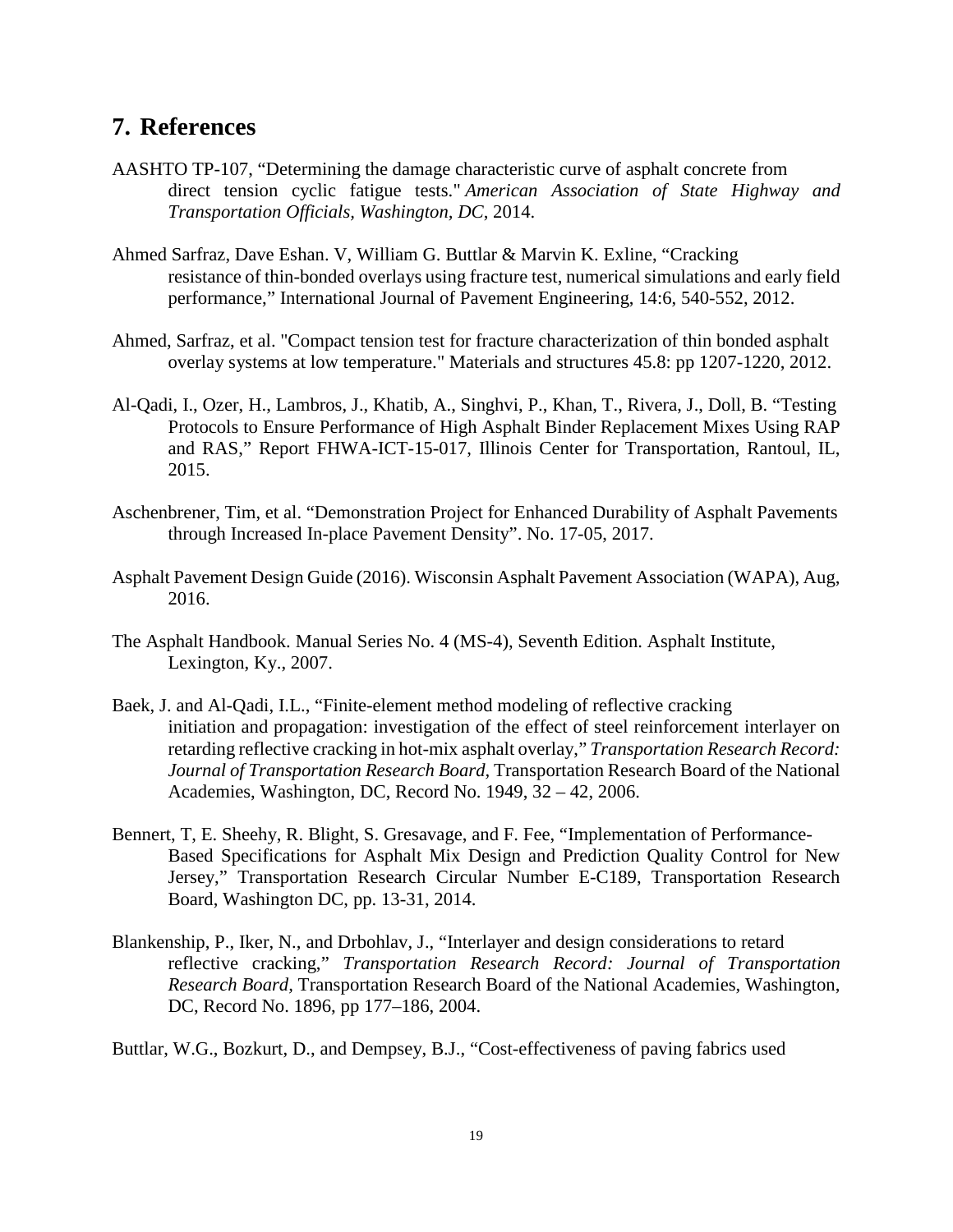to control reflective cracking," Transportation Research Record: Journal of Transportation Research Board, Transportation Research Board of the National Academies, Washington, DC, Record No. 1730, pp 139– 149, 2000.

- Button, J.W., and R L. Lytton, "Guidelines for Using Geosynthetics with Hot-Mix Asphalt Overlays to Reduce Reflective Cracking" ", Transportation Research Record: Journal of the Transportation Research Board, No. 2004, Washington D.C., pp 111-119, 2007.
- Chan, Arthur, Gregory Keoleian, and Eric Gabler. "Evaluation of life-cycle cost analysis practices used by the Michigan Department of Transportation." Journal of Transportation Engineering 134.6, pp 236-245, 2008.
- Chatti, K. and I. Zaabar, "Estimating the Effects of Pavement Condition on Vehicle Operating Costs," NCHRP Project 720, Project 1-45, Transportation Research Board, Washington DC, 2012.
- Cleveland, G.S., Lytton, R.L., and Button, J.W., "Using pseudostrain damage theory to characterize reinforcing benefits of geosynthetic materials in asphalt concrete overlays," *Transportation Research Record: Journal of International Journal of Pavement Engineering*, Transportation Reserac Board of the national Academies, Washington, DC, Record No. 1849, pp202– 211, 2003.
- Daniel, J.S., T. Bennert, Y.R. Kim, W. Mogawer, A. Comngalton, M. Ellwardany, D. Mensching, M. Sabouri, "Evaluation of Plant Produced RAP Mixtures in the Northeast," Phase II Report, TPF 5(23) Pooled Fund Study, 2015.
- Dave, E.V., M.P. Wagoner, W.G. Buttlar, T. Lynn, and J. Bausano, "Integrated Testing and Modeling Approach to Develop Accelerated Testing Sections for Asphalt Overlay-Interlayer Systems over PCC," Proceedings of the 4th Eurasphalt & Eurobitume Congress, Copenhagen, ISBN: 978-90-802884-5-4 , pp. 625-637, 2008.
- Dave E.V., S. Ahmed, W.G. Buttlar, J. Bausano, and T. Lynn, "Investigation of Strain Tolerant Mixture Reflective Crack Relief Systems: An Integrated Approach," Journal of the Association of Asphalt Paving Technologists, 79, pp. 119-156, 2010a.
- Dave, E.V. and W.G. Buttlar, "Thermal Reflective Cracking of Asphalt Concrete Overlays," International Journal of Pavement Engineering, 11(6), pp. 477-488, 2010b.
- Dave, E.V., "Sustainable Pavement Rehabilitation using Thin Bonded Overlay Constructed with High Taconite Mix," Project Number 2010-13, Local Operational Research Assistance Program, Local Road Research Board (LRRB), St. Paul, MN, April 2013a.
- Dave E.V., "Design of Asphalt Overlays using Mechanistic Fracture Simulations," Final Report for MnDOT Agreement No. 02247, Minnesota Department of Transportation, June 2013b.
- Dave E.V., C.E. Hanson, B. Helmer, J. Dailey, C.M. Hoplin, "Laboratory Performance Test for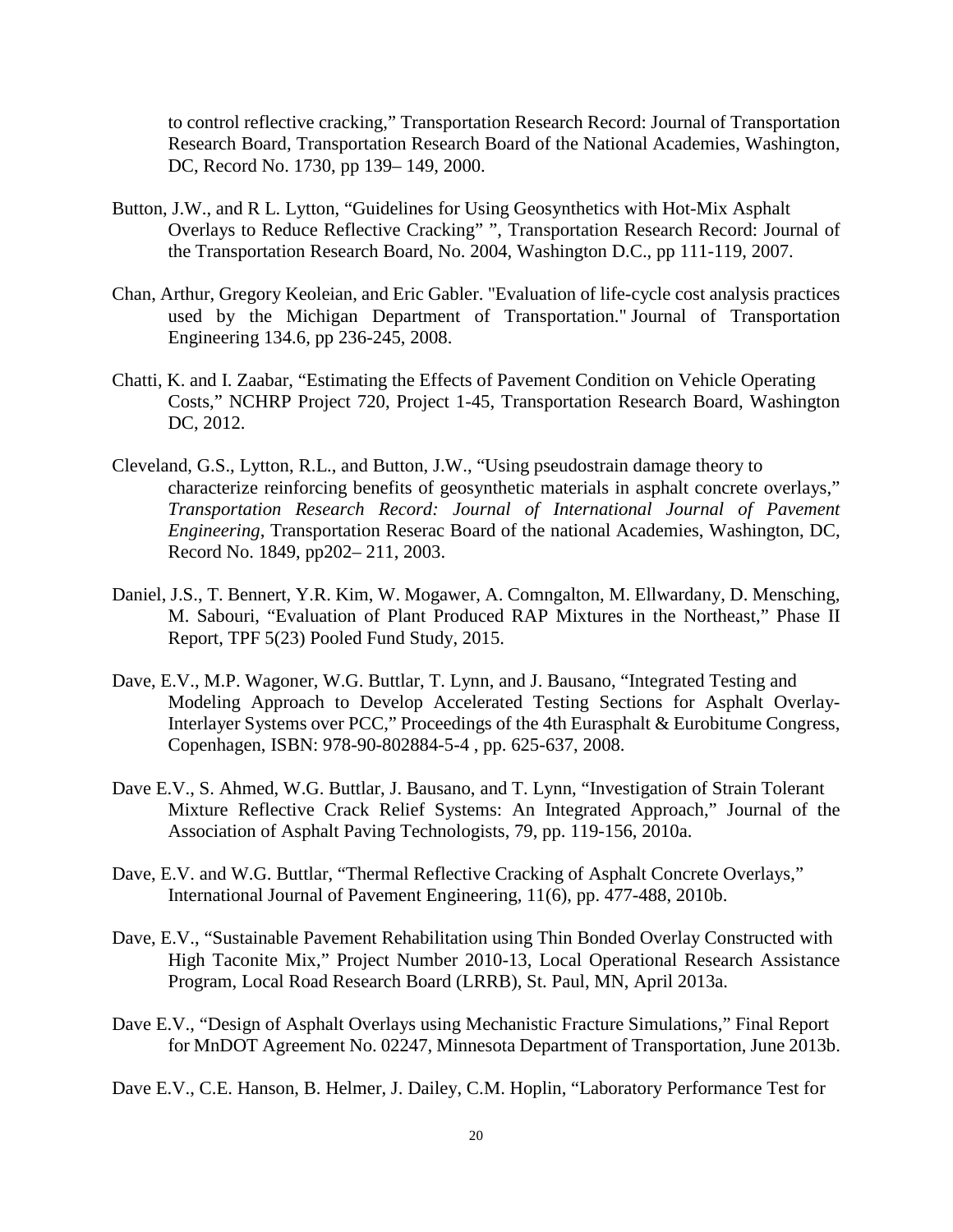Asphalt Concrete," Final Report for Work Order 40, Minnesota Department of Transportation, Research Services Section, 395 John Ireland Boulevard, MS 330, St. Paul, Minnesota 55155, 2015.

- Dave, E.V., C. Hoplin, B. Helmer, J. Dailey, D. Van Deusen, J. Geib, S. Dai, and L. Johanneck, "Effects of Mix Design and Fracture Energy On Transverse Cracking Performance of Asphalt Pavements in Minnesota," Transportation Research Record, 2576, pp. 40-50, DOI: 10.3141/2576-05, 2016.
- Dave, E.V., and B. Behnia, "Cohesive Zone Fracture Modeling of Asphalt Pavements with Applications to Design of High Performance Asphalt Overlays," International Journal of Pavement Engineering, 2017. (article in press)
- DeCarlo, C., W. Mo, E.V. Dave, and J. Locore, "Sustainable Pavement Rehabilitation Strategy using Consequential Life Cycle Assessment: An Example of Interstate 95," Proceedings of the Tenth International Conference on the Bearing Capacity of Roads, Railways and Airfields (BCRRA 2017), Athens, Greece, 2017.
- FHWA, "Testing for Fatigue Cracking in the Asphalt Mixture Performance Tester," Federal Highway Administration, FHWA-HIF-16-027, 2016.
- FHWA, "Life-Cycle Cost Analysis: RealCost User Manual," Federal Highway Administration, May 2004.
- Eltahan, A.A. and Lytton, R.L., "Mechanistic–empirical approach for modeling reflection Cracking," *Transportation Research Record: Journal of Transportation Research Board,* Transportation Research Board of the National Academies, Washington, DC, Record No. 1730, 132– 138, 2000.
- Habbouche, J., E. Hajj, N. Morian, P. Sebaaly, M. Piratheepan, "Reflective Cracking Relief Interlayer for Asphalt Pavement Rehabilitation: From Development to Demonstration", Journal of the Asphalt Pavement Technology, 2017.
- Hekmatfar, A., R. S. McDaniel, A. Shah, and J. E. Haddock, "Optimizing Laboratory Mixture Design as It Relates to Field Compaction in order to Improve Hot-Mix Asphalt Durability," Report SPR- 3624. Joint Transportation Research Program, Purdue University, West Lafayette, In., 2013.
- Hu S., F. Zhou and T. Scullion, "Reflection Cracking-Based Asphalt Overlay Thickness Design and Analysis Tool," Transportation Research Record, Vol. 2155, pp. 12-23, 2010.
- Huang, Yue, Roger Bird, and Oliver Heidrich. "Development of a life cycle assessment tool for construction and maintenance of asphalt pavements." Journal of Cleaner Production 17.2: pp 283-296, 2009.

Huber, Gerald, et al. "Adjusting Design Air Void Levels in Superpave Mixtures to Enhance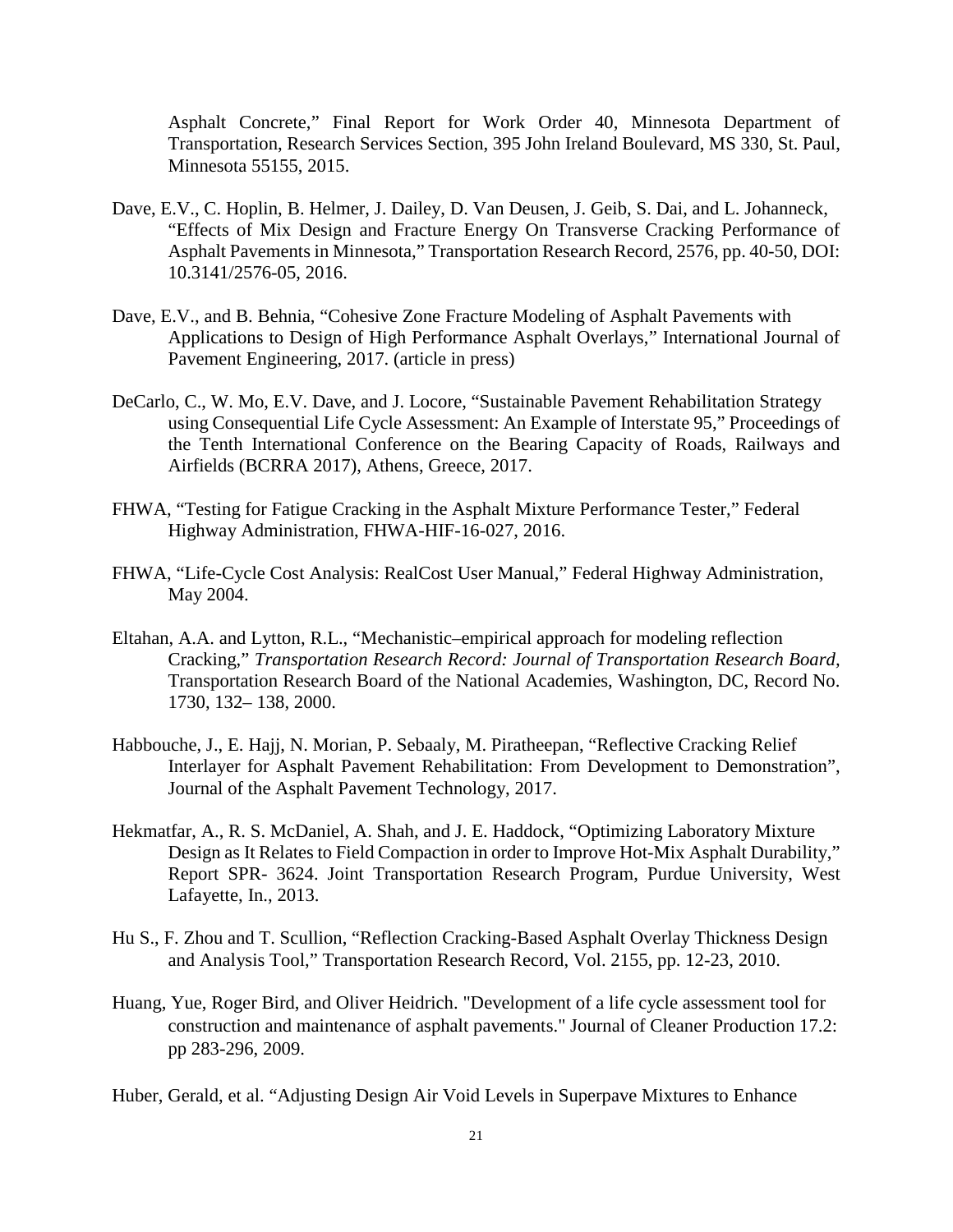Durability." 6th Eurasphalt & Eurobitume Congress, June 2016.

- Kim, M., W.G. Buttlar, J. Beak, I.L. Al-Qadi, "Illinois Hot-mix Asphalt Overlay Mixtures," Transportation Research Record, Vol. 2127, pp. 146-154, 2009.
- Kim, Y.R., M. Guddati, H. Von Quintus, H. Lee, G. Huber, R. Bonaquist, N. Gibson, and J. Lee, "HMA Performance-Related Specification (HMA-PRS), Performance Specifications for Rapid Renewal," SHRP R07 Workshop, 2015.
- Li X, Marasteanu MO, Iverson N, and Labuz JF, "Observation of crack propagation in asphalt mixtures with acoustic emission," Transportation research record, vol 1970, TRB, National Research Council, Washington DC, pp 171–177, 2006.
- Lytton, R. L., Tsai, F. L., Lee, S. I., Luo, R., Hu, S., & Zhou, F., "Models for predicting reflection cracking of Hot-mix Asphalt Overlays," NCHRP Project No. 01-41. National Cooperative Highway Research Program, Transportation Research Board, Washington, D.C., 2010.
- Paulino, G.H., W.G. Buttlar, P.B. Blankenship, M.P. Wagoner, S.H. Song, and E.V. Dave, "Final Report for NSF-GOALI Project - CMS: 0219566," National Science Foundation, Washington, DC, 2006.
- Song SH, Wagoner MP, Paulino GH, Buttlar WG, "δ25 crack opening displacement parameter in cohesive zone models: experiments and simulations in asphalt concrete," Fatigue Fract Eng Mater Struct 31(10):850–856, 2008.
- Tran, N., P. Turner, and J. Shambley, "Enhanced Compaction to Improve Durability and Extend pavement Service Life: A Literature Review," NCAT Report 16-02. National Center for Asphalt Technology at Auburn University, Auburn, Ala., 2016.
- Wagoner MP, Buttlar WG, Paulino GH, "Development of a single-edge notched beam test for asphalt concrete mixtures." ASTM J Test Eval 33(6):452–460, 2005b.
- Wagoner MP, Buttlar WG, Paulino GH, "Disk-shaped compact tension test for asphalt concrete fracture." Exp Mech 45:270–277, 2005a.
- Yu, Bin, and Qing Lu. "Life cycle assessment of pavement: Methodology and case study." Transportation Research Part D: Transport and Environment 17.5: pp 380-388, 2012.
- Zhou, F. and T. Scullion, "Upgraded Overlay Tester and Its Applications to Characterize Reflection Cracking Resistance of Asphalt Mixtures," Report FHWA/TX-04/0-4467-1, Texas Department of Transportation, Austin Texas, 2003.
- Zhou, F., Scullion, T., Walubita, L., and B. Wilson, "Implementation of a Performance-Based Mix Design System in Texas," Transportation Research Circular Number E-C189, Transportation Research Board, Washington DC, pp. 32-50, 2014.